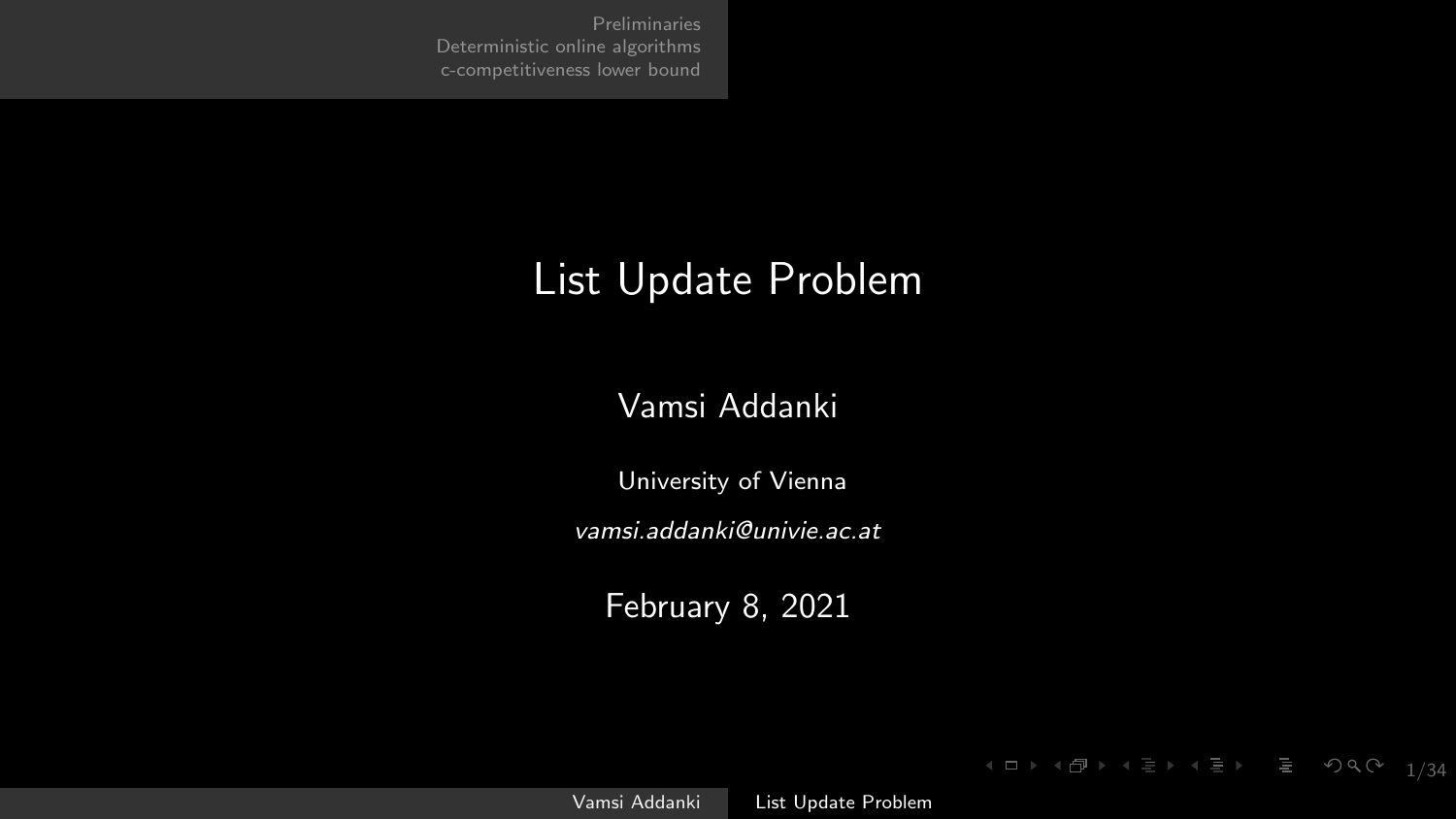## **Overview**



- [Model](#page-2-0)
- [Potential function](#page-9-0)
- **[Amortized costs](#page-10-0)**
- [competitiveness](#page-11-0)
- [Deterministic online algorithms](#page-12-0)
	- [Transpose](#page-13-0)
	- [Frequency count](#page-14-0)
	- [Move-to-Front](#page-15-0)

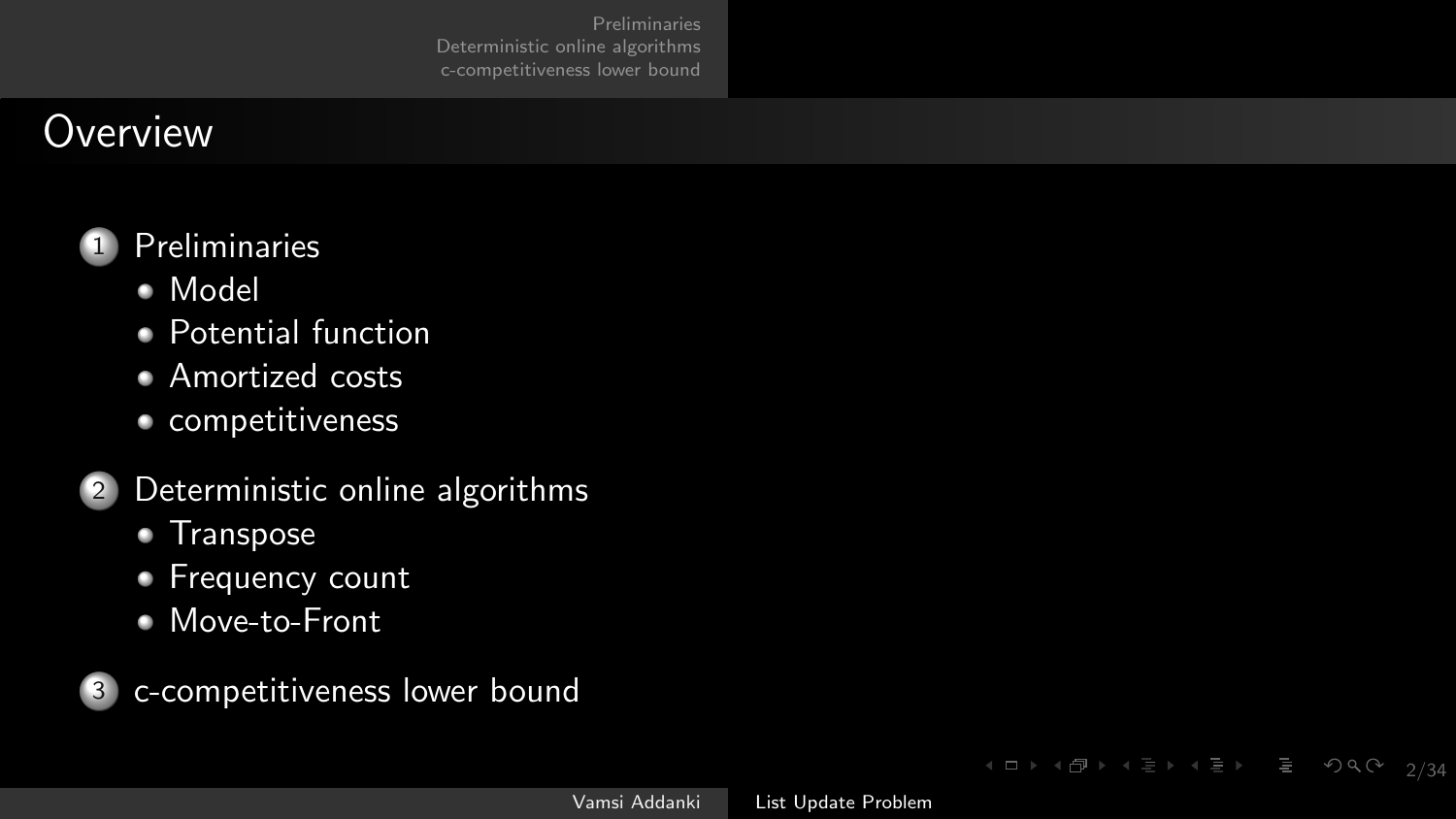[Model](#page-2-0) [Potential function](#page-9-0) [Amortized costs](#page-10-0) [competitiveness](#page-11-0)

# <span id="page-2-0"></span>**Preliminaries**

- Maintain a dictionary
- **Unsorted linear list L**
- Request sequence  $\sigma$ 
	- *access* an item in the list
	- *insert* an item into the list
	- *delete* an item in the list

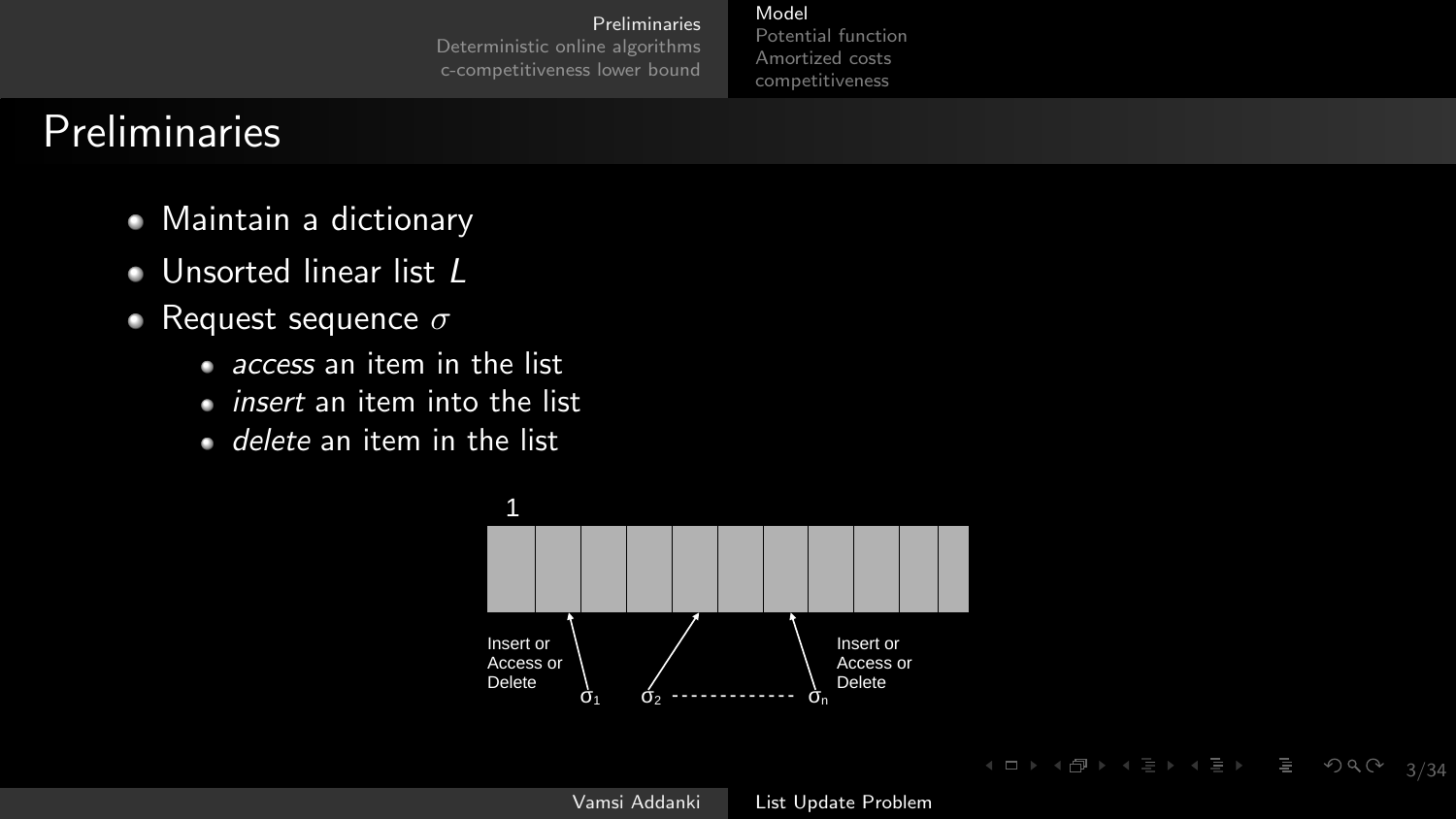[Model](#page-2-0) [Potential function](#page-9-0) [Amortized costs](#page-10-0) [competitiveness](#page-11-0)

# Preliminaries

- access: A list update algorithm starts at the front of the list and searches linearly through the items until the desired item is found
- cost is  $i$ , where  $i$  is the position of requested item



**Kロト K団ト Kミト Kミトニミー りんぐ** 4/34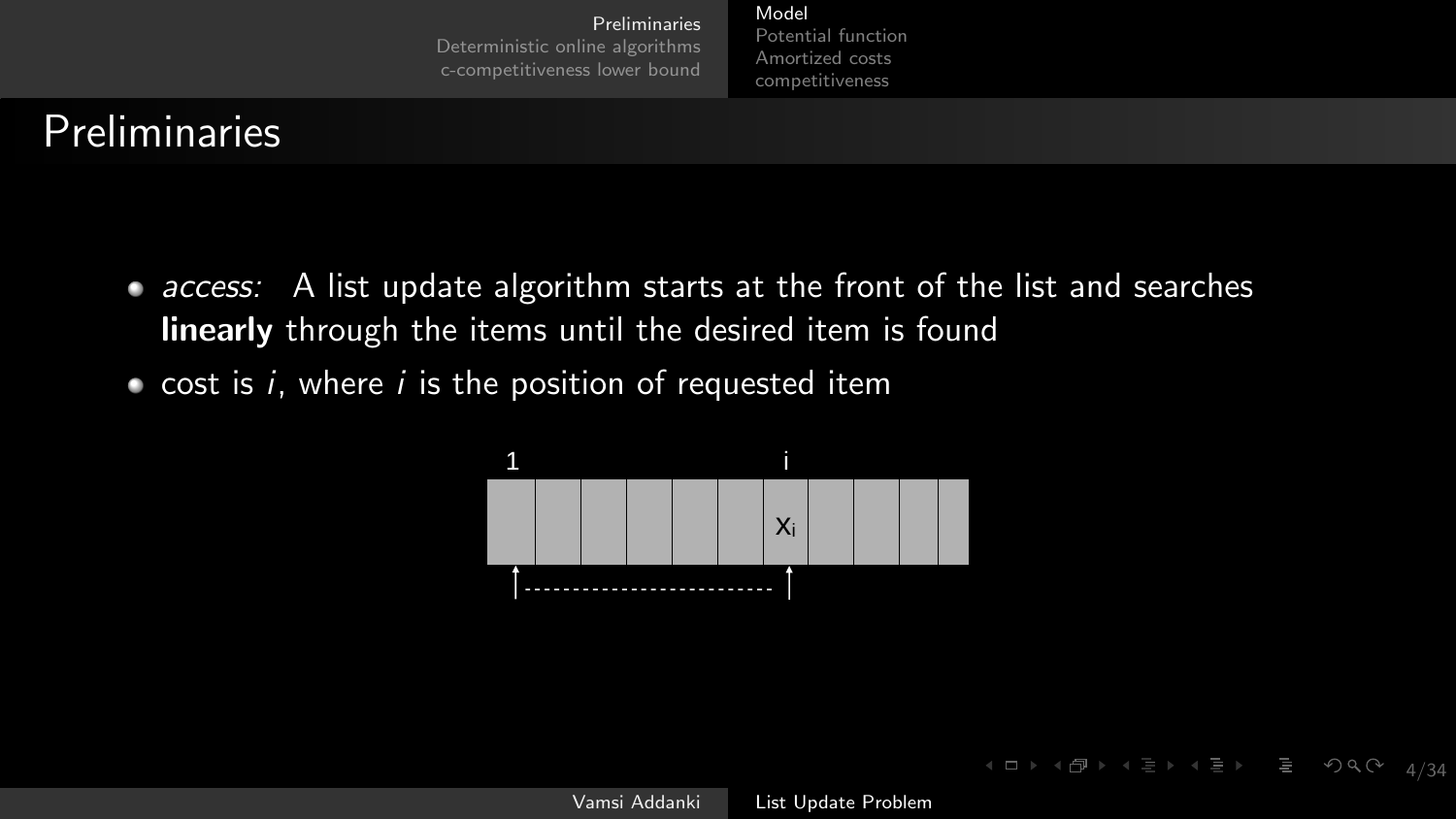[Model](#page-2-0) [Potential function](#page-9-0) [Amortized costs](#page-10-0) [competitiveness](#page-11-0)

# Preliminaries

- $\bullet$  insert: To insert a new item, the algorithm first scans the entire list to verify that the item is not already present and then inserts the item at the end of the list
- cost is  $len(L) + 1$



5/34

**Kロト K団 K モト K E K E D 9 Q (V)**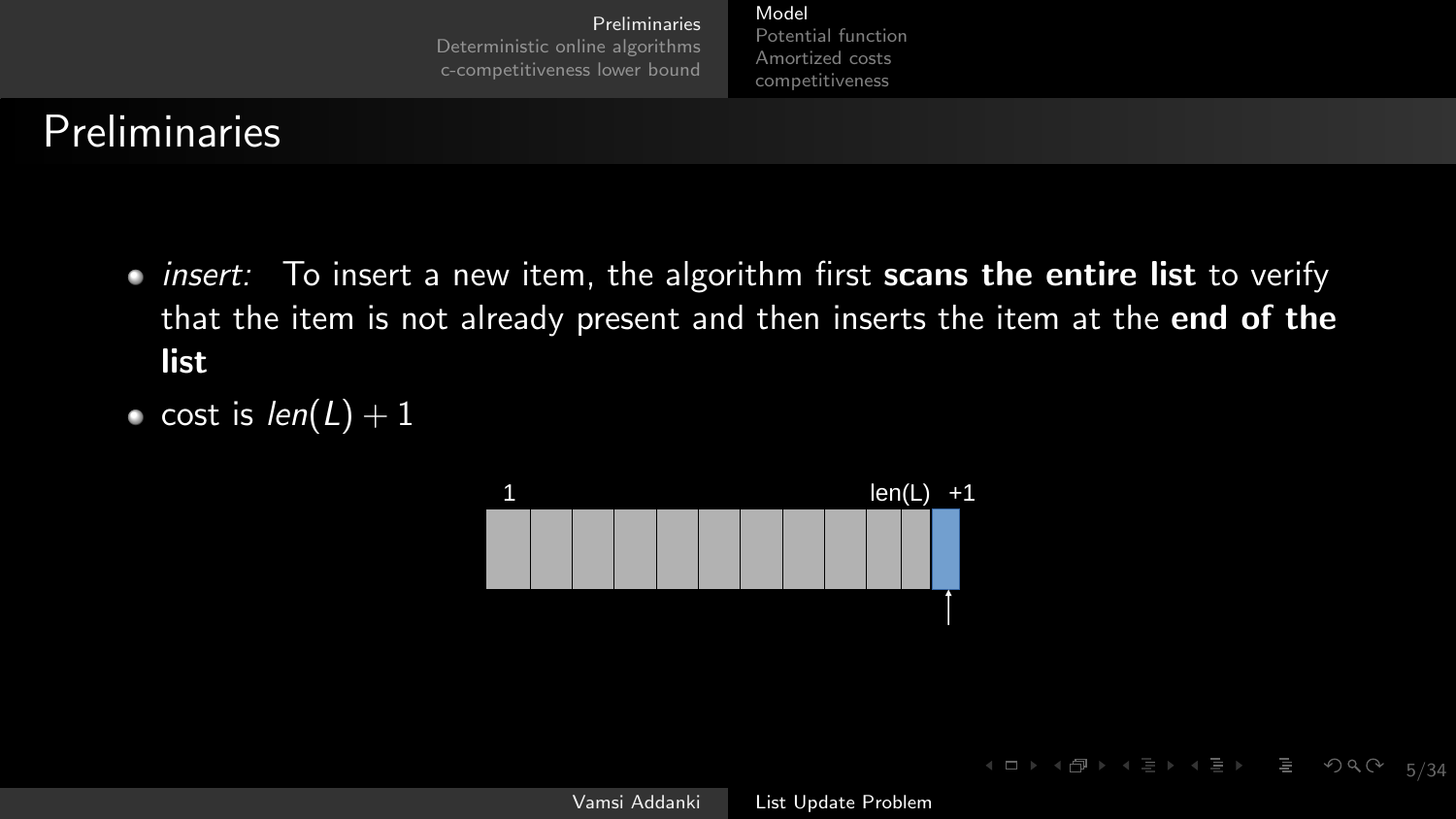[Model](#page-2-0) [Potential function](#page-9-0) [Amortized costs](#page-10-0) [competitiveness](#page-11-0)

# **Preliminaries**

- $\bullet$  delete: To delete an item, the algorithm scans the list to search for the item and then deletes it
- cost is  $i$ , where  $i$  is the position of requested item

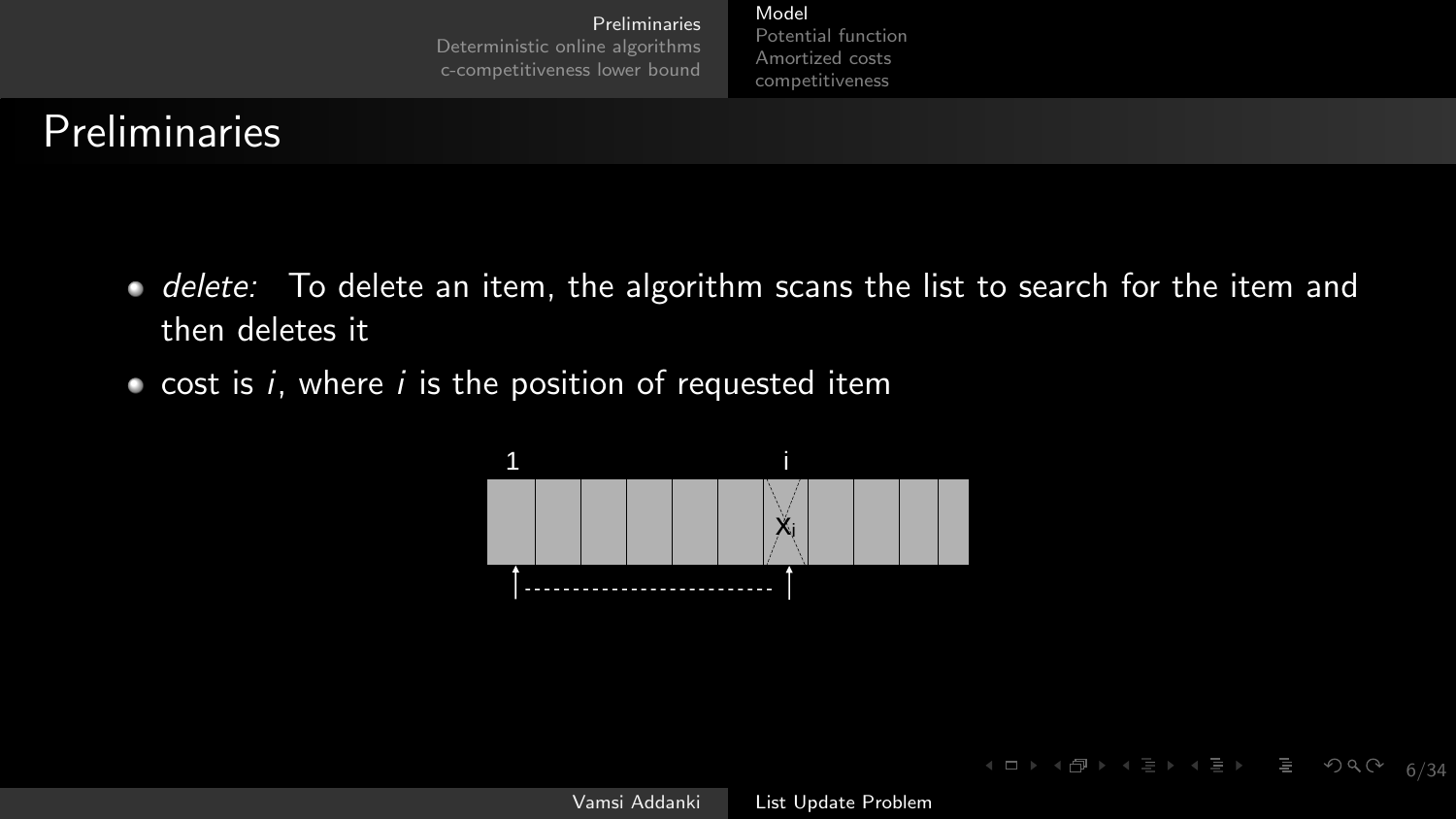[Model](#page-2-0) [Potential function](#page-9-0) [Amortized costs](#page-10-0) [competitiveness](#page-11-0)

# Preliminaries

- $\bullet$  free exchanges: After access or insert of an item, moving it to the front costs 0.
- paid exchanges: At any time, adjacent items in  $L$  may be exchanged at cost 1. For example,  $swap(L[i], L[i+1])$  costs 1.

7/34

**Kロト K団ト Kミト Kミトニミー りんぐ**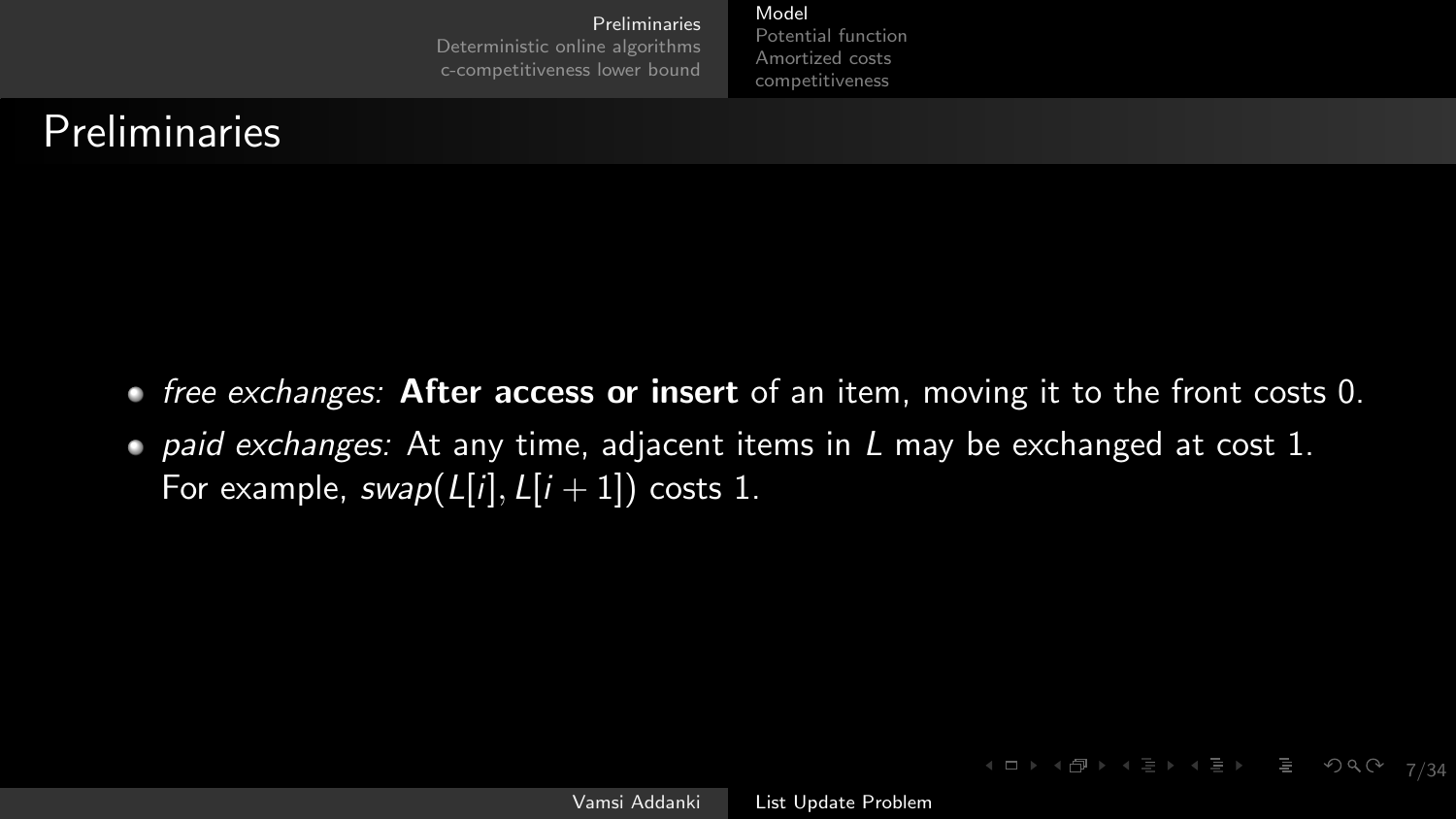[Model](#page-2-0) [Potential function](#page-9-0) [Amortized costs](#page-10-0) [competitiveness](#page-11-0)

# Preliminaries

Two models,

- Static list accessing: only access operation is allowed
- Dynamic list accessing: any operation is allowed

8/34

**Kロト K団ト Kミト Kミトニミー りんぐ**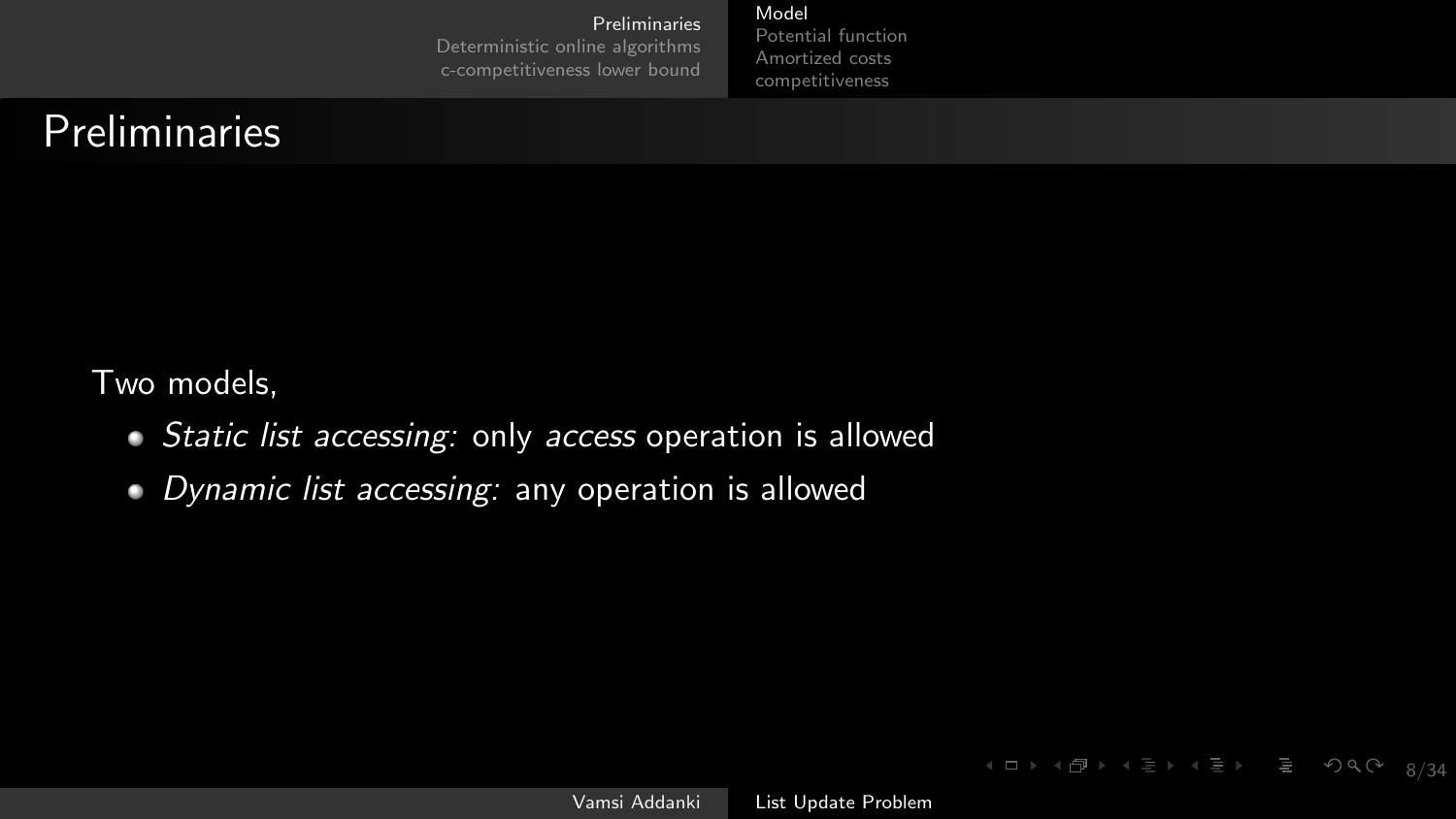[Model](#page-2-0) [Potential function](#page-9-0) [Amortized costs](#page-10-0) [competitiveness](#page-11-0)

# Preliminaries

Problem: Minimize the cost of servicing a request sequence  $\sigma$ 

- List update algorithm ALG
- $\bullet$  Optimal offline algorithm OPT (for the same problem as  $ALG$ )
- $ALG(\sigma)$  is the cost incurred by ALG to service request sequence  $\sigma$

 $Q/34$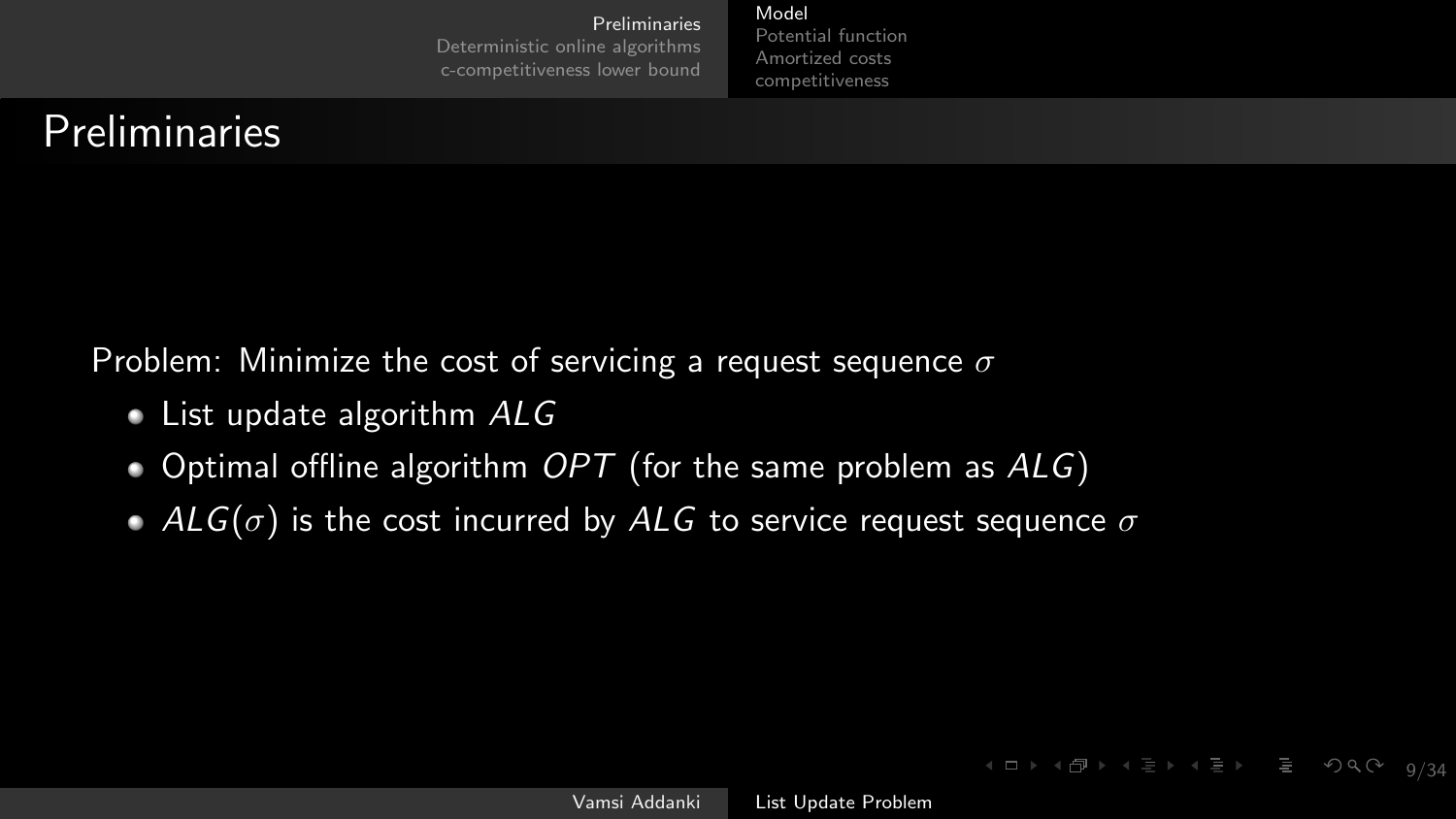[Model](#page-2-0) [Potential function](#page-9-0) [Amortized costs](#page-10-0) [competitiveness](#page-11-0)

#### <span id="page-9-0"></span>Potential function Φ

- $\bullet$   $S_{ALG}$  and  $S_{OPT}$  denote the set of possible configurations of ALG and OPT
- $\bullet$   $\Phi$ :  $S_{AIG} \times S_{OPT} \rightarrow \mathbb{R}$

Vamsi Addanki [List Update Problem](#page-0-0)

10/34

**◆ロト ◆母ト ◆ミト ◆ミト → ミー ◆9 Q (>)**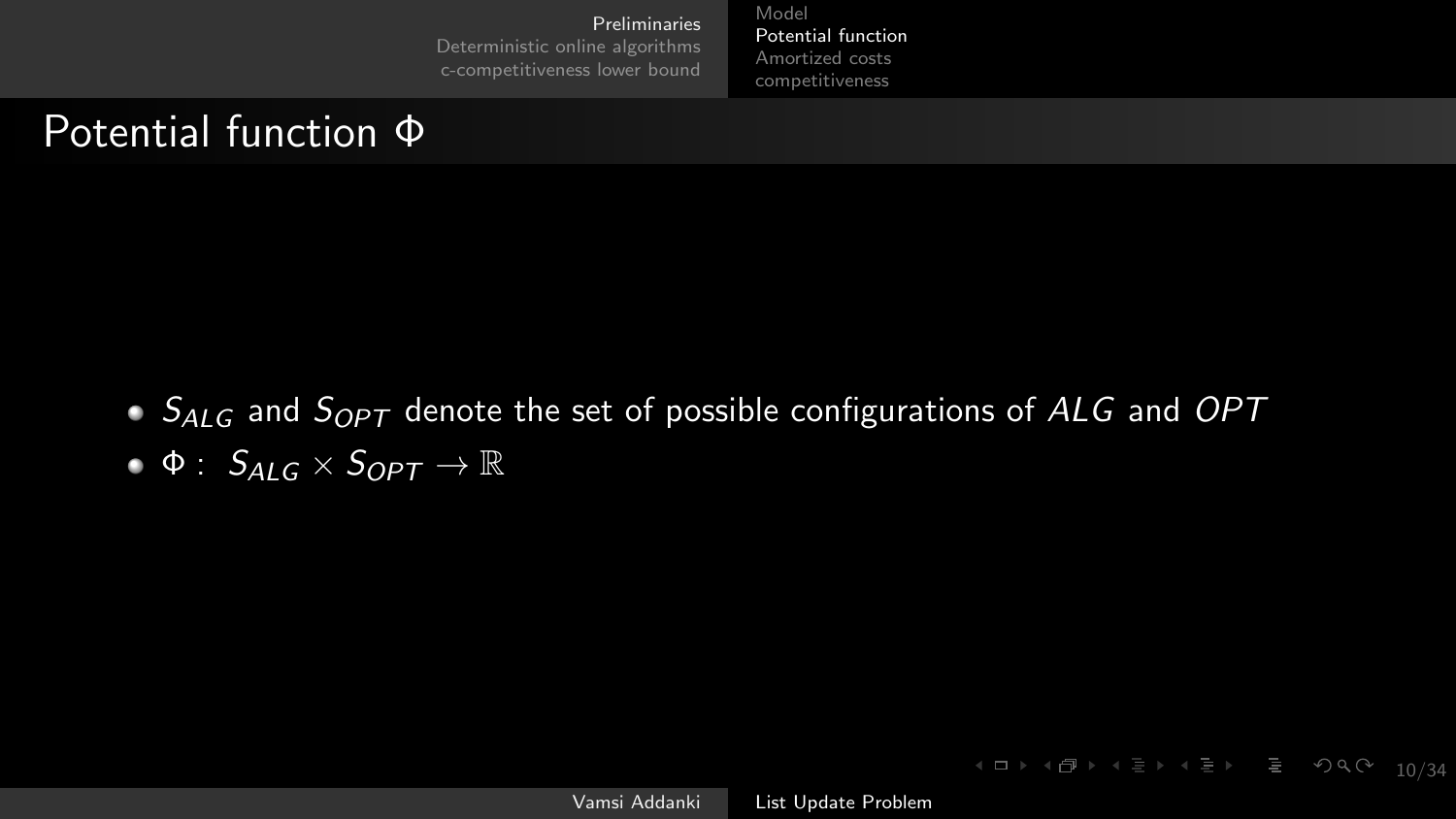[Model](#page-2-0) [Potential function](#page-9-0) [Amortized costs](#page-10-0) [competitiveness](#page-11-0)

#### <span id="page-10-0"></span>Amortized costs

Let  $ALG_i$  denote the cost incurred by  $ALG$  during the  $i^{th}$  event and denote  $\bm{a}$ mortized  $\mathbf{cost}$  of  $ALG$  for  $i^{th}$  event as  $a_i$ 

• 
$$
a_i = ALG_i + \Phi_i - \Phi_{i-1}
$$

 $11/34$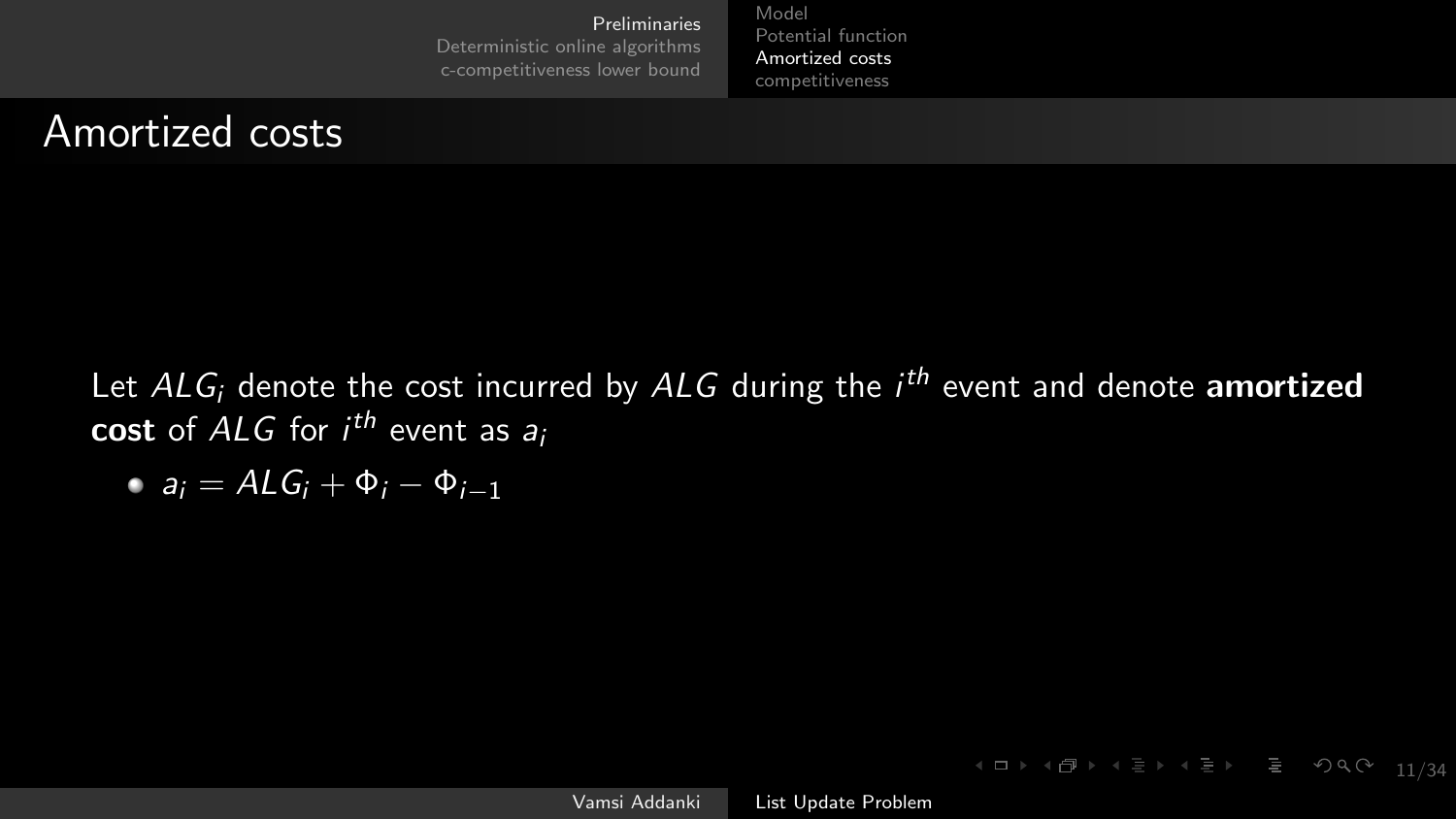[Model](#page-2-0) [Potential function](#page-9-0) [Amortized costs](#page-10-0) [competitiveness](#page-11-0)

## <span id="page-11-0"></span>c-competitive

#### Definition (c-competitive)

<span id="page-11-1"></span> $\forall$ len(L),  $\forall \sigma$ ,  $\exists \alpha \mid ALG(\sigma) \leq c \cdot OPT(\sigma) + \alpha$ 

In order to prove  $ALG$  is c-competitive, it is enough to show<sup>1</sup>

$$
\bullet \ \forall i, \ a_i \leq c \cdot OPT_i
$$

 $\bullet$  ∃b | ∀i, Φ<sub>i</sub> ≥ b

 $1_{a_i} = ALG_i + \Phi_i - \Phi_{i-1}$ 

12/34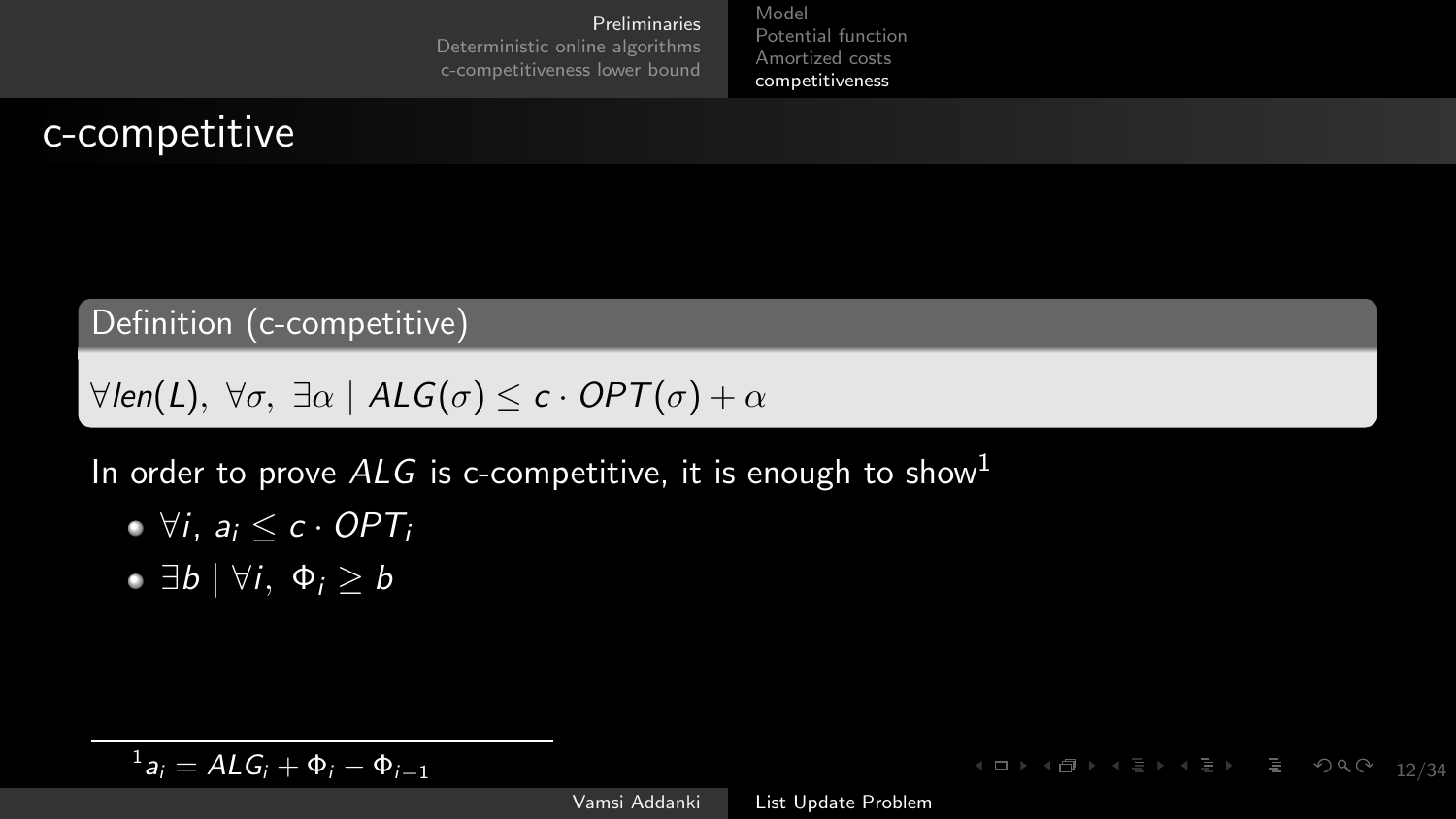[Transpose](#page-13-0) [Frequency count](#page-14-0) [Move-to-Front](#page-15-0)

# <span id="page-12-0"></span>Deterministic online algorithms

- **Transpose**
- Frequency count  $\bullet$
- Move-to-Front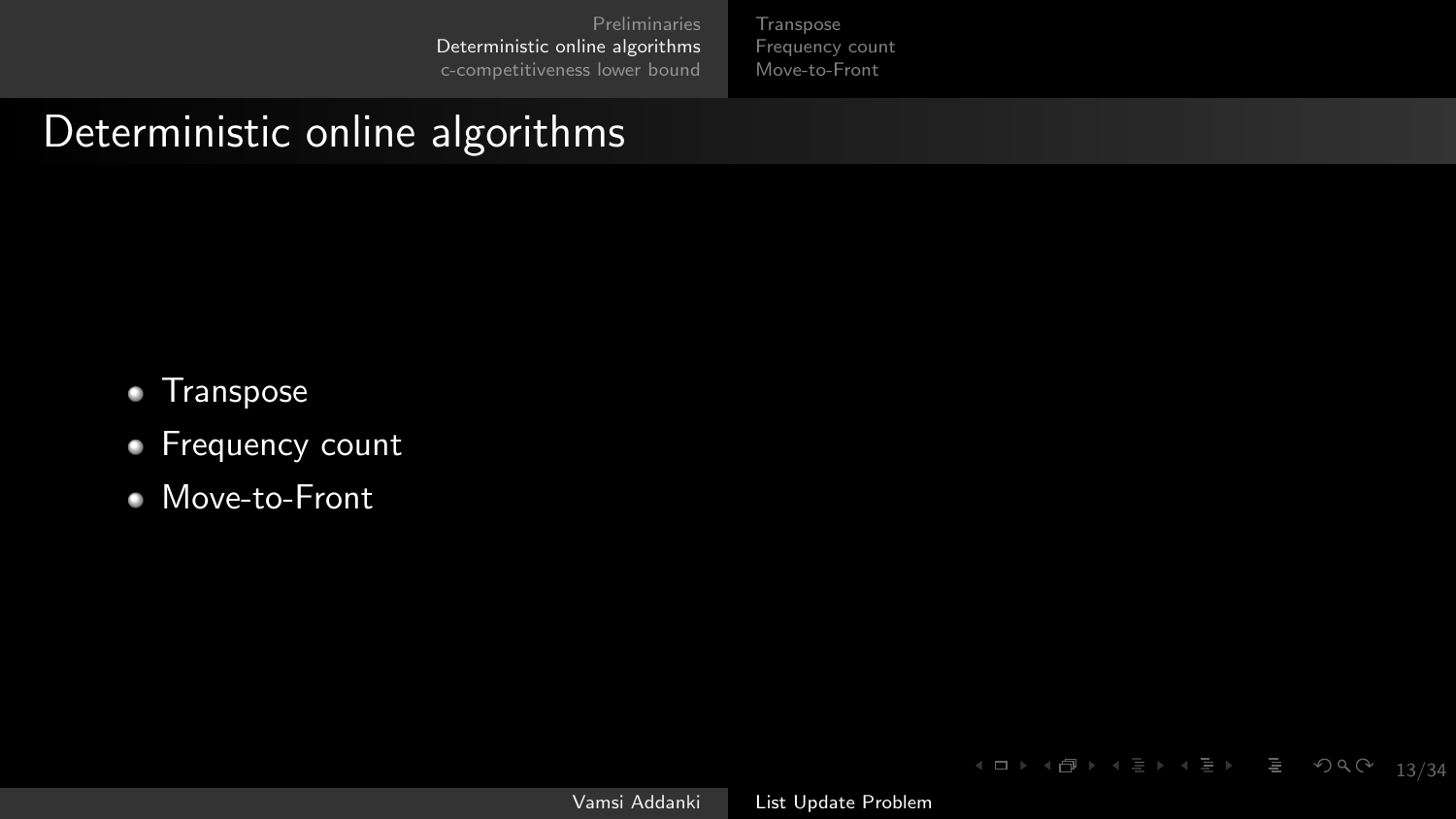[Transpose](#page-13-0) [Frequency count](#page-14-0) [Move-to-Front](#page-15-0)

#### <span id="page-13-0"></span>**Transpose**

After accessing or inserting an item at index i, swap( $L[i], \overline{L[i-1]}$ )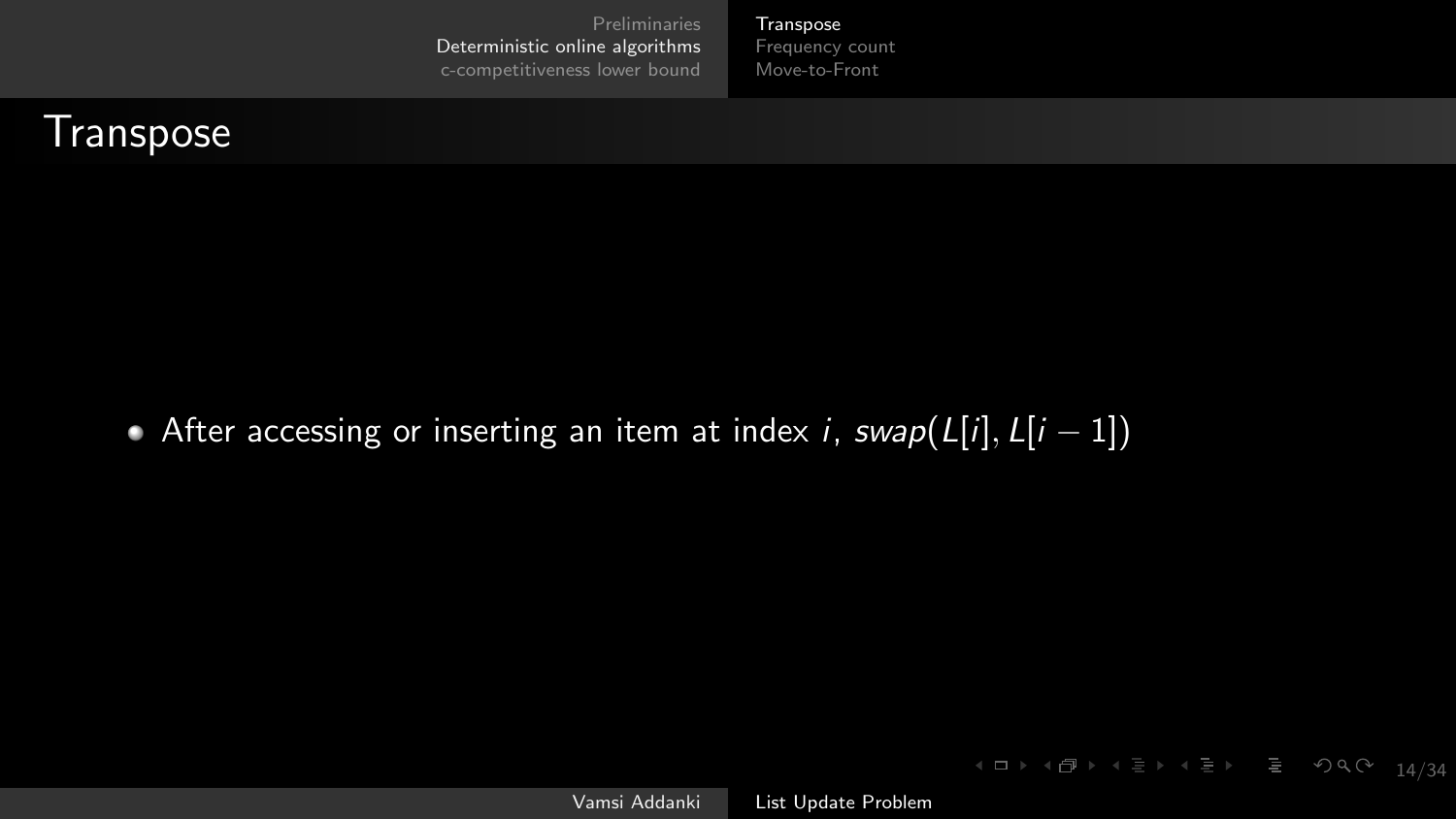[Transpose](#page-13-0) [Frequency count](#page-14-0) [Move-to-Front](#page-15-0)

## <span id="page-14-0"></span>Frequency count

- $\bullet$  Let  $f_i$  denote the frequency count of an item k in L
- Whenever *i* is requested,  $f_k + +$ ;
- $\bullet$  Maintain  $L$  in nonincreasing order of frequency count

 $1 \Box \rightarrow 1$   $\Box \rightarrow 1$   $\equiv$   $\rightarrow$   $\Box \rightarrow$   $\equiv$   $\rightarrow$   $\Box$   $\Box$   $\sim$   $\Box$   $\Box$   $\sim$   $\Box$   $\Box$   $\sim$   $\Box$   $\Box$   $\sim$   $\Box$   $\Box$   $\sim$   $\Box$   $\Box$   $\sim$   $\Box$   $\Box$   $\sim$   $\Box$   $\Box$   $\sim$   $\Box$   $\sim$   $\Box$   $\sim$   $\Box$   $\sim$   $\Box$   $\sim$   $\Box$   $\sim$   $\Box$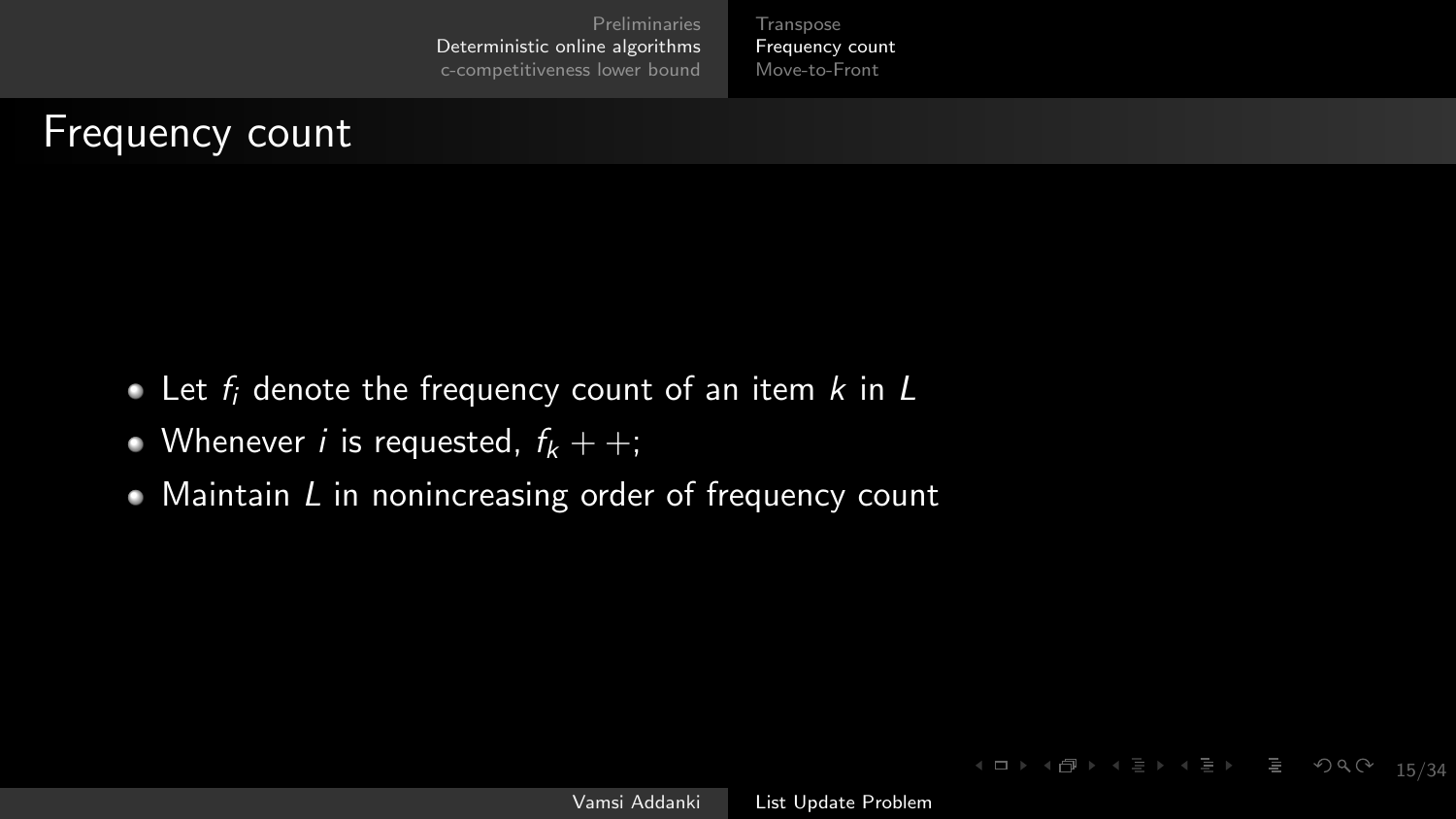[Transpose](#page-13-0) [Frequency count](#page-14-0) [Move-to-Front](#page-15-0)

# <span id="page-15-0"></span>Move-to-Front (MTF)

 $\bullet$  Upon a request to item at index i, move it to front of  $L$ 

**Kロト K倒下 K目と K目と - 目 - りα (V)**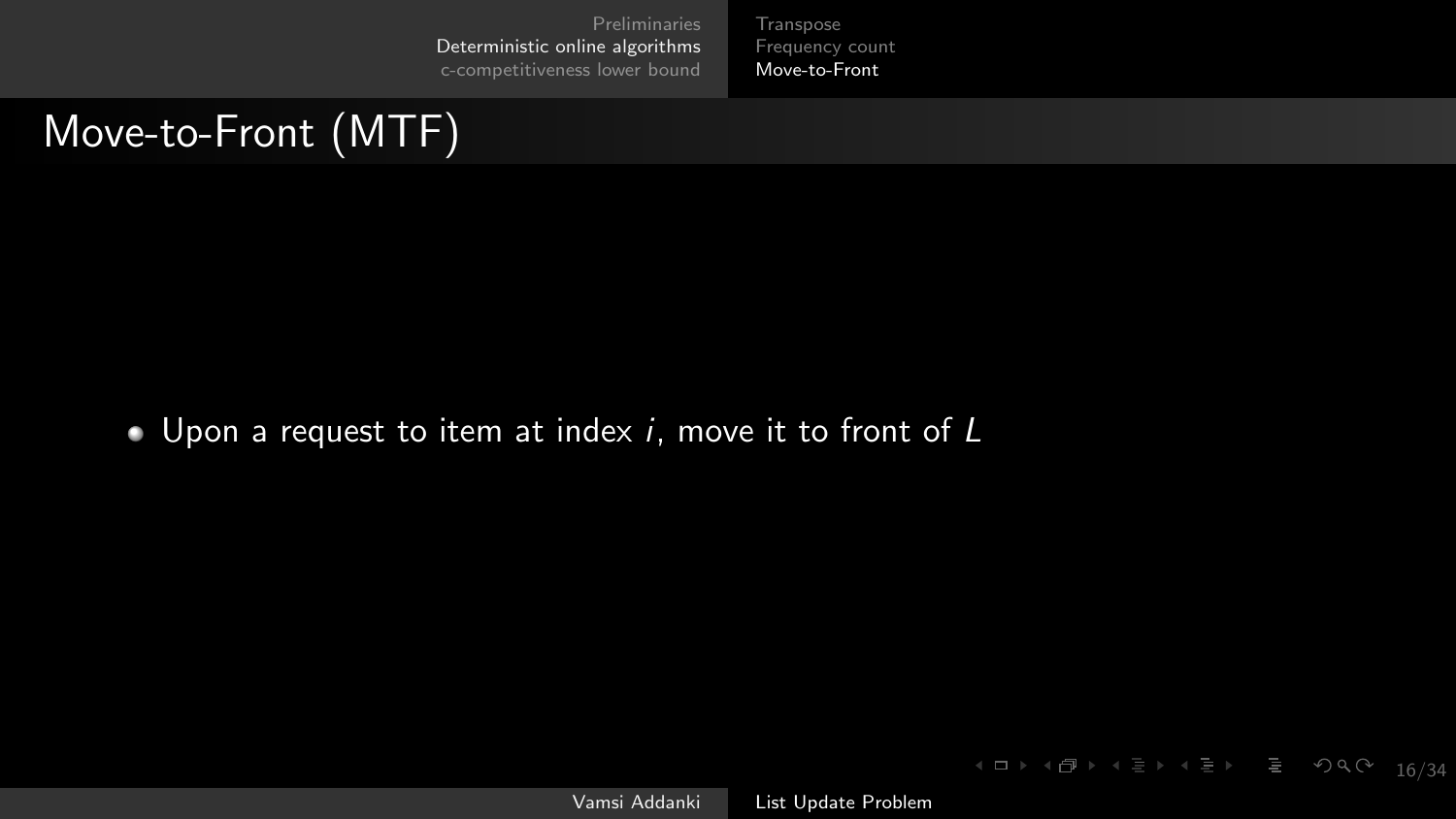[Transpose](#page-13-0) [Frequency count](#page-14-0) [Move-to-Front](#page-15-0)

# Move-to-Front (MTF)

#### **Theorem**

The Move-to-Front algorithm is 2-competitive.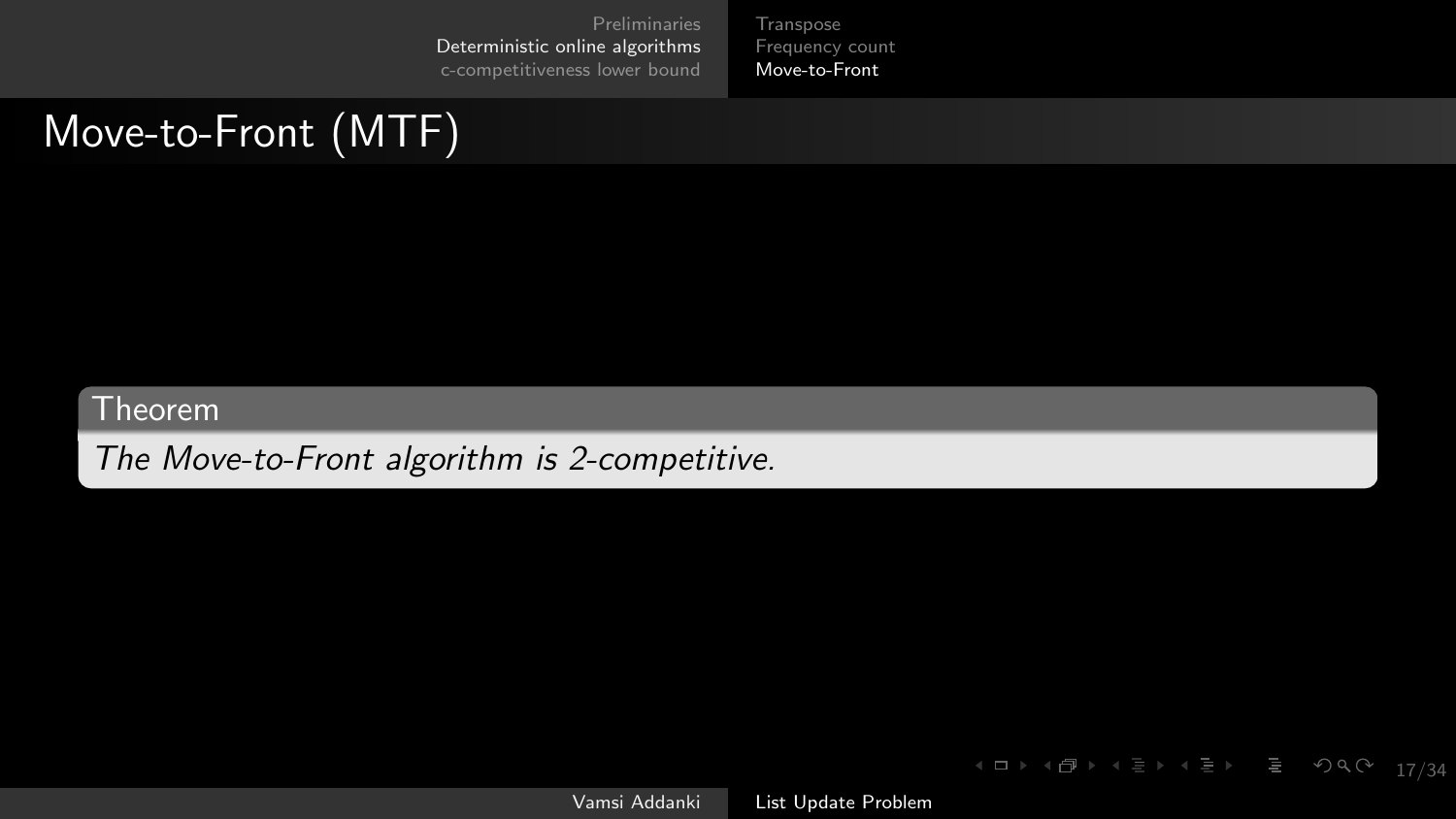[Transpose](#page-13-0) [Frequency count](#page-14-0) [Move-to-Front](#page-15-0)

# Move-to-Front (MTF)

Proof:

- Consider a request sequence  $\sigma = \sigma(1), \sigma(2), ..., \sigma(m)$
- Assume that  $\sigma$  consists of only *access*
- w.l.o.g assume that  $L_{MTF} = L_{OPT}$  at the beginning
- Consider a potential function  $\Phi$  defined as number of inversions in  $L_{MTE}$ compared to  $L_{OPT}$ 
	- inversion is a pair  $x, y \mid L_{MTF}^{-1}[x] < L_{MTF}^{-1}[y], L_{OPT}^{-1}[x] > L_{OPT}^{-1}[y]$
	- $\Phi(t)$  is the potential after serving  $\sigma(t)$
	- $\bullet \ \Phi(0) = 0$

18/34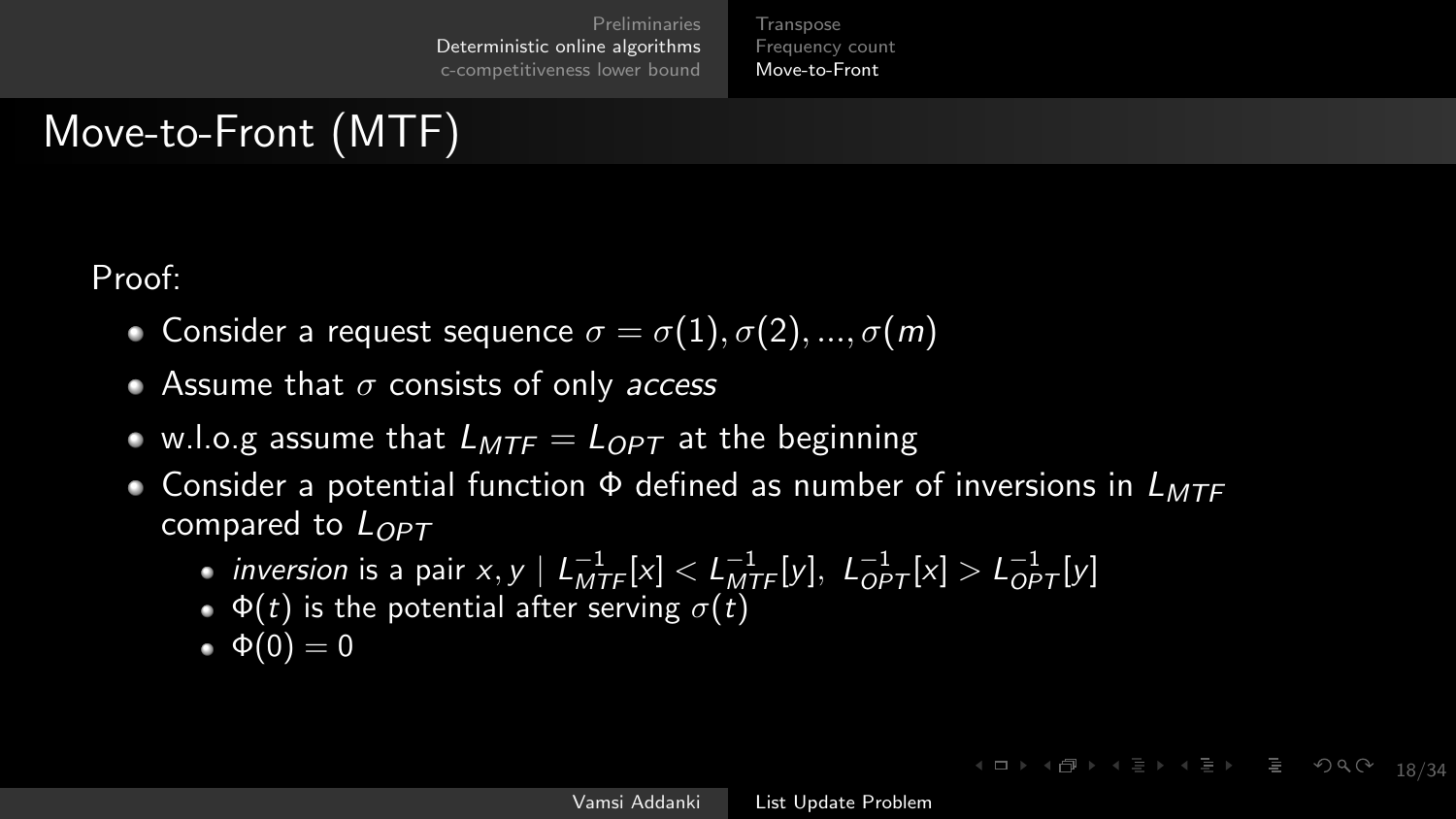[Transpose](#page-13-0) [Frequency count](#page-14-0) [Move-to-Front](#page-15-0)

# Move-to-Front (MTF)

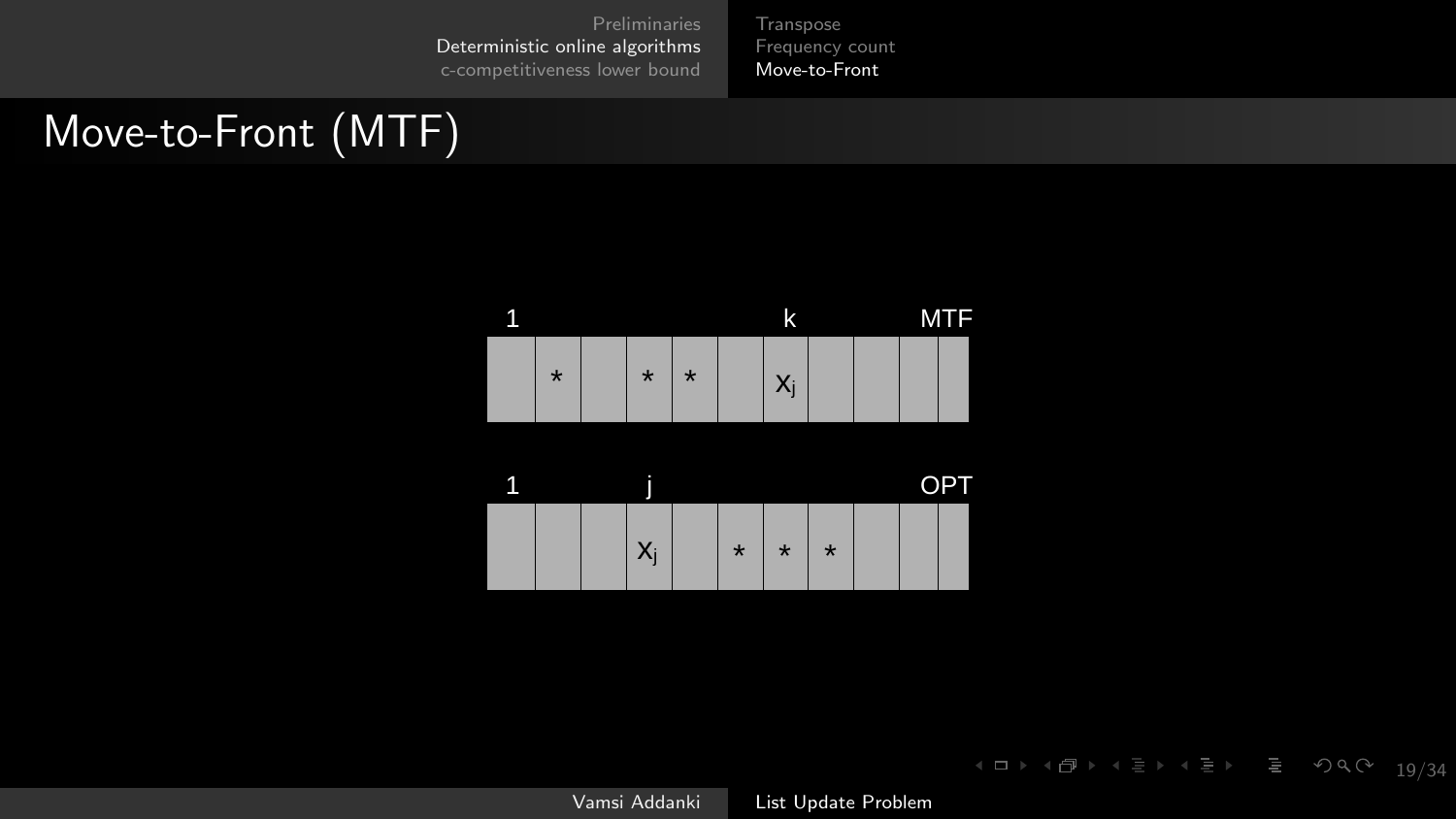# Move-to-Front (MTF)

Proof (continued...):

- for any  $t \mid 1 \leq t \leq m$ , let x denote the item requested by  $\sigma(t)$
- $k = #$  of items that precede x in  $L_{MTF}$  and  $L_{OPT}$
- $\bullet$   $l = #$  of items that precede x in  $L_{MTF}$  but follows x in  $L_{OPT}$
- $MTF(t) = k + l + 1$
- OPT $(t) > k + 1$
- When MTF serves  $\sigma(t)$  and moves x to front, l inversions are destroyed and at most k new inversions are created.
- Thus,  $MTF(t) + \Phi(t) \Phi(t-1) \leq MTF(t) + k l$

4 ロ → 4 @ → 4 로 → 4 로 → 로 → 9 Q Q → 20 /34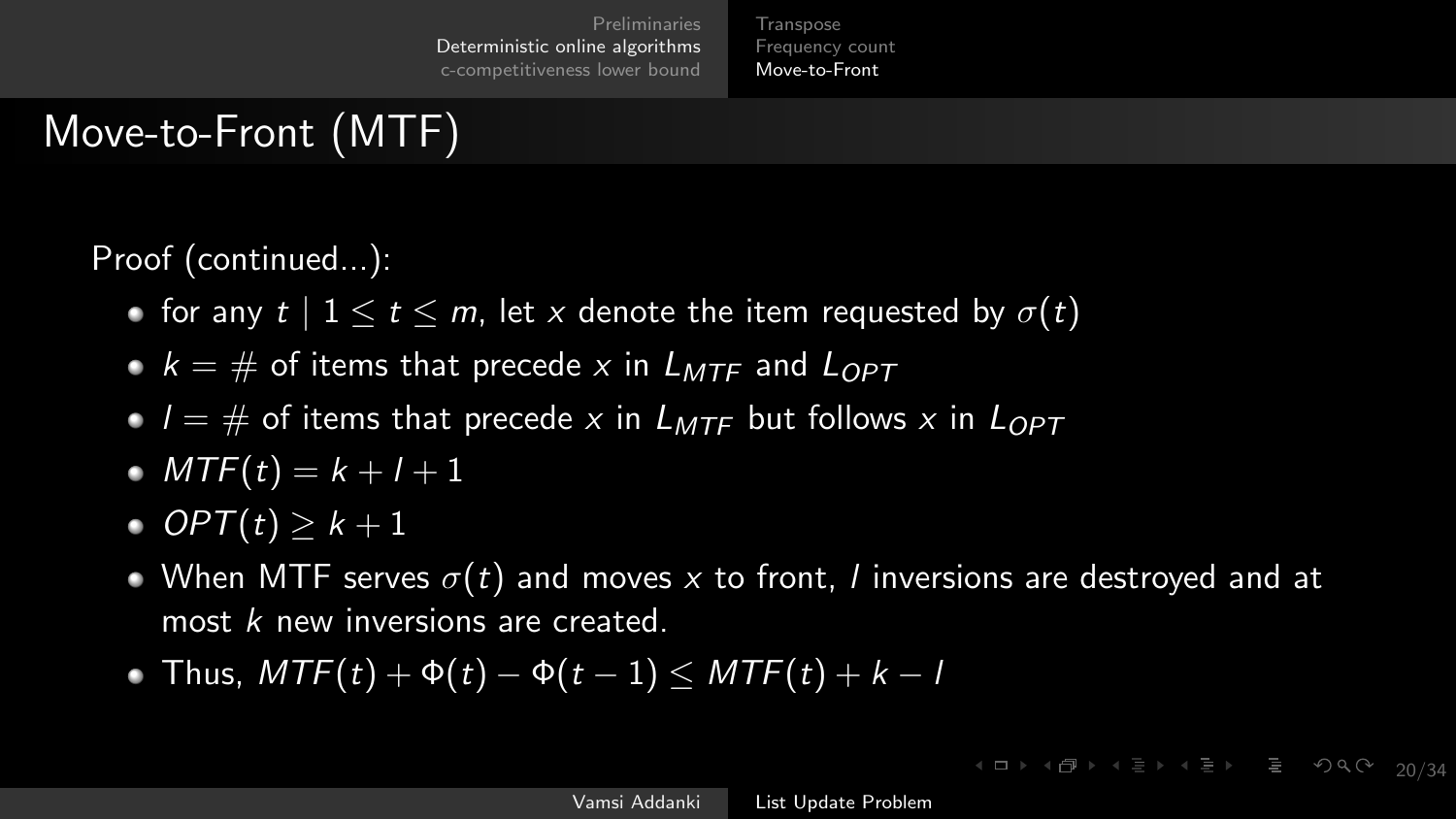[Transpose](#page-13-0) [Frequency count](#page-14-0) [Move-to-Front](#page-15-0)

# Move-to-Front (MTF)

Proof (continued...):

$$
MTF(t) + \Phi(t) - \Phi(t-1) \leq MTF(t) + k - l = 2 \cdot k + 1
$$
  
 
$$
MTF(t) + \Phi(t) - \Phi(t-1) \leq 2 \cdot OPT(t) - 1
$$
 (1)

$$
\sum_{t=1}^{m} MTF(t) + \Phi(m) - \Phi(0) \leq \sum_{t=1}^{m} 2 \cdot OPT(t) - m
$$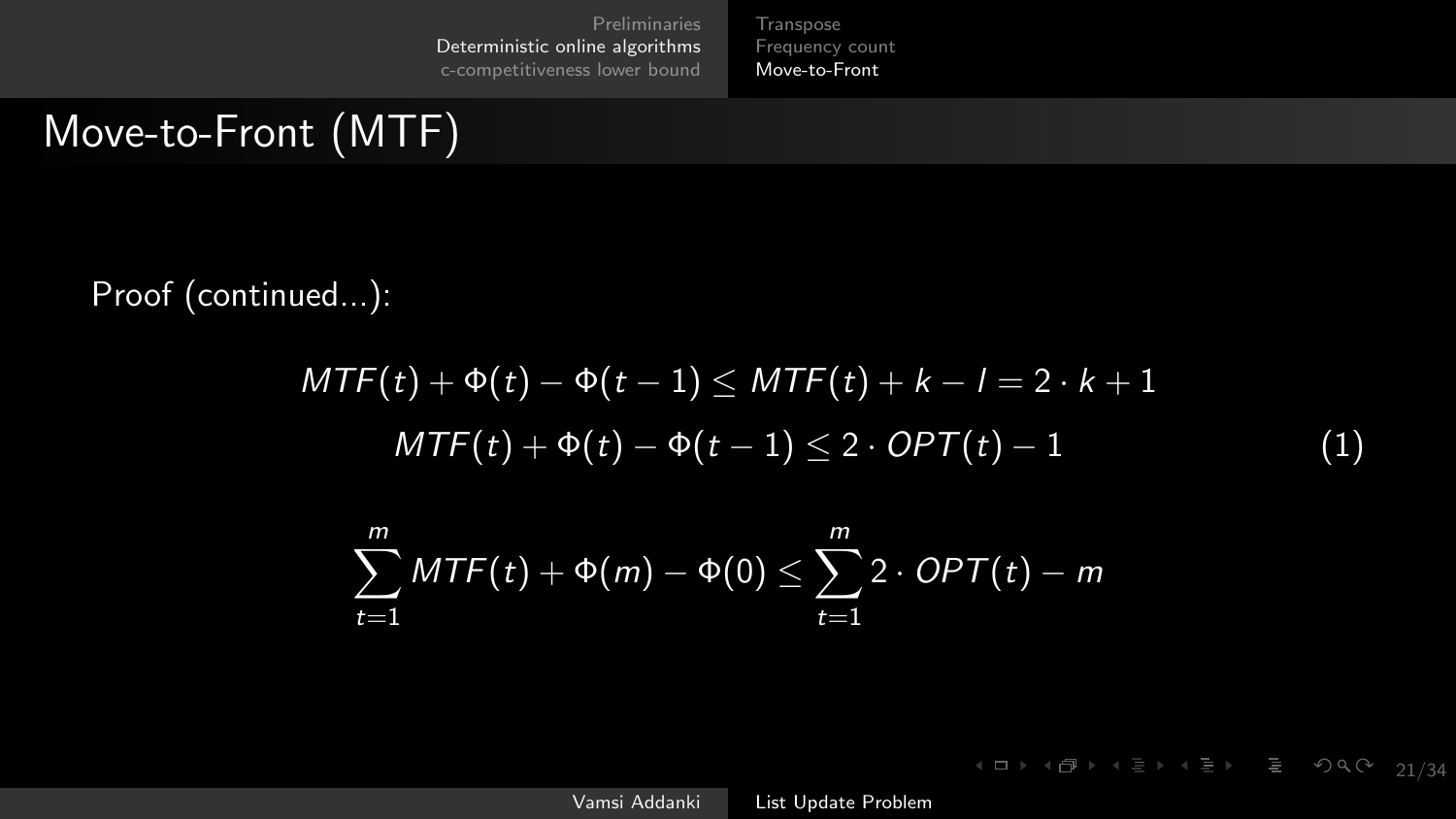[Transpose](#page-13-0) [Frequency count](#page-14-0) [Move-to-Front](#page-15-0)

# Move-to-Front (MTF)

Proof (continued...):

$$
MTF(\sigma) \le 2 \cdot OPT(\sigma) - m + \Phi(m) \tag{2}
$$

Since  $\Phi(m)$  is non-negative, the proof follows from the definition of  $c$  – competitive Def. [1](#page-11-1)

22/34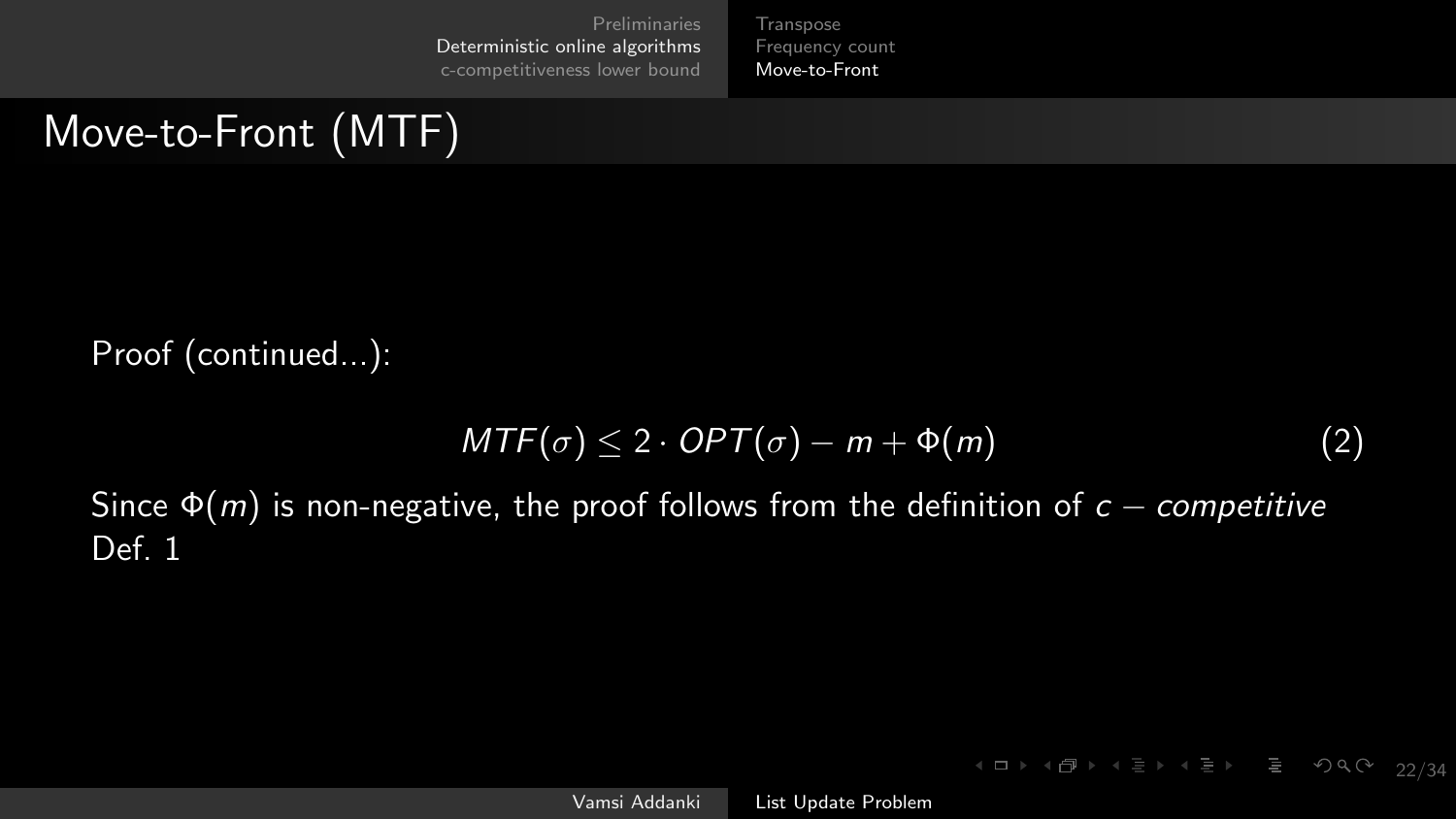[Transpose](#page-13-0) [Frequency count](#page-14-0) [Move-to-Front](#page-15-0)

# Move-to-Front (MTF)

Proof (continued...): Extension to allow insertion and deletion:

- On an insertion,  $MTF(t) = OPT(t) = n + 1$ , where  $n = len(L_{MTF}) = len(L_{OPT})$ before insertion
	- $\bullet$  at most n new inversions are created
- On a deletion, l inversions are removed and no new inversion is created

4 ロ → 4 @ → 4 ミ → 4 ミ → - ミ → 9 Q (2 → 23/34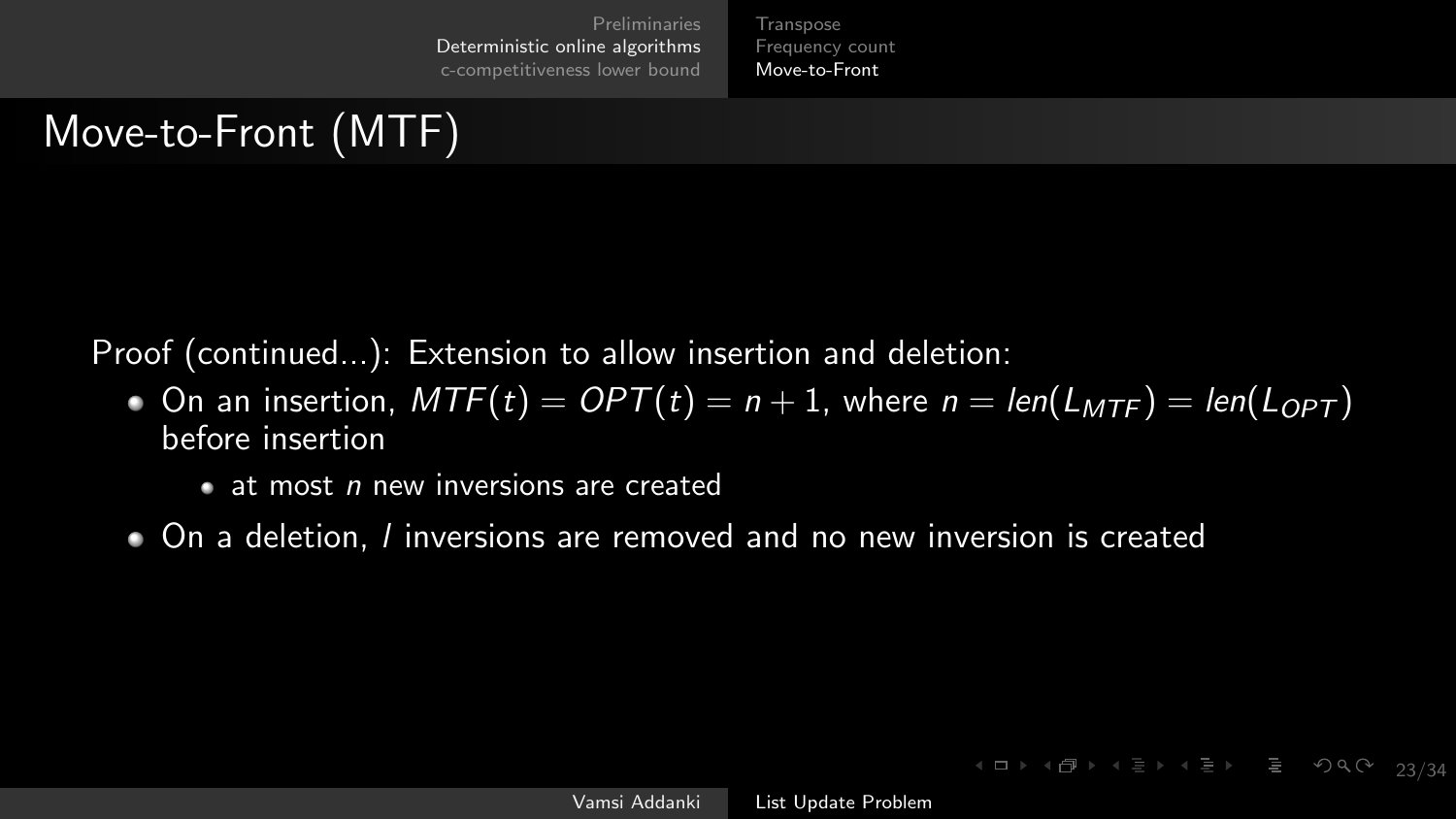[Transpose](#page-13-0) [Frequency count](#page-14-0) [Move-to-Front](#page-15-0)

#### non-competitiveness of Transpose and FC

#### **Theorem**

Both Transpose and Frequency count are not c-competitive for any constant c.

4 □ ▶ 4 리 ▶ 4 리 ▶ 4 리 ▶ 그룹 ▶ 그룹 → 수) Q Q → 24/34

Vamsi Addanki [List Update Problem](#page-0-0)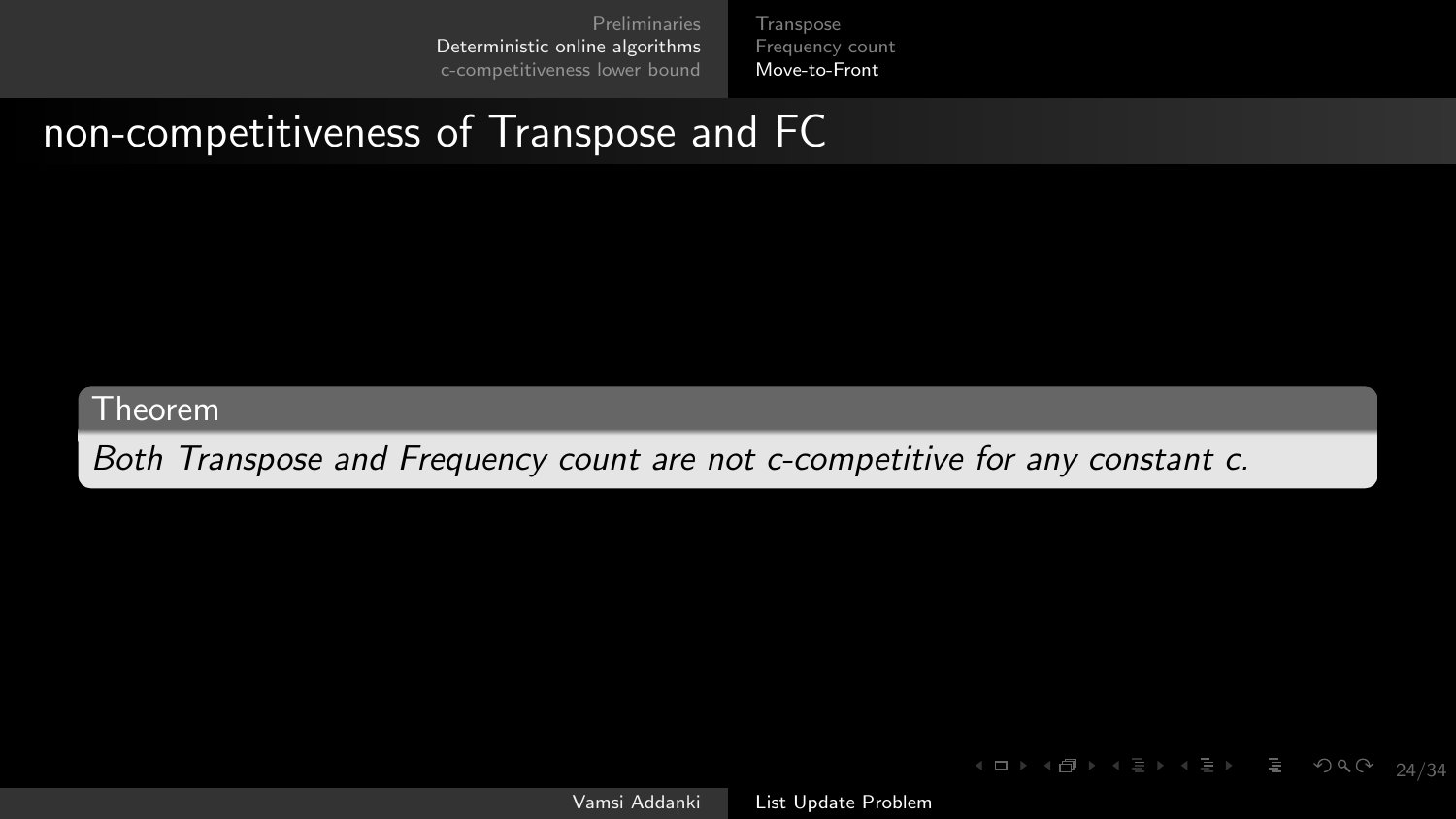[Transpose](#page-13-0) [Frequency count](#page-14-0) [Move-to-Front](#page-15-0)

## non-competitiveness of Transpose and FC

Proof (Transpose):

- $\bullet$  let  $L_0$  denote our list initially
- consider a request sequence that asks for  $L_0[len(L)]$  and  $L_0[len(L-1)]$  repeatedly
- for each pair of such requests, Transpose incurs a cost of  $2 \cdot len(L)$
- OPT would simply move these two items to the front of the list, there by incurring a cost of 3 for each pair of requests
- $\bullet$  similarly for a request sequence of size n, the cost ratio, online to opt is,  $n$ ·len(L)  $(\frac{n}{2}-1)\cdot 3+2\cdot len(L)$

4 ロ → 4 @ ▶ 4 로 ▶ 4 로 ▶ \_ 로 → 9 Q Q → 95/34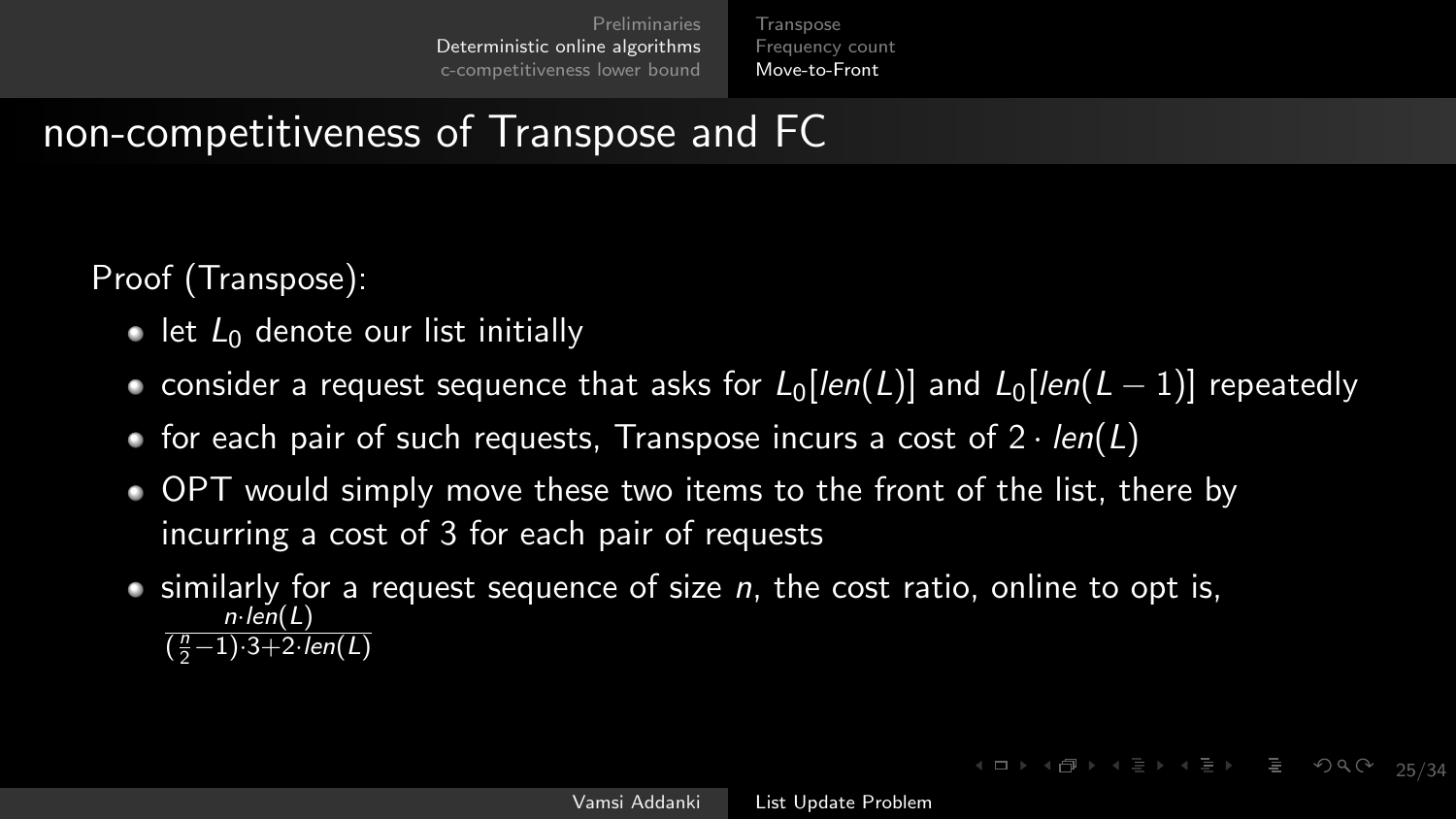[Transpose](#page-13-0) [Frequency count](#page-14-0) [Move-to-Front](#page-15-0)

#### non-competitiveness of Transpose and FC

Proof (Transpose):

- lim n→∞ n·len(L)  $\frac{n \cdot len(L)}{(\frac{n}{2}-1)\cdot 3+2\cdot len(L)} = \frac{2 \cdot len(L)}{3}$ 3
- $\bullet$  since len(L) has no a priori bound in dyanamic list accessing problem, Transpose is non-competitive

4 □ ▶ 4 리 ▶ 4 리 ▶ 4 리 ▶ 그룹 ▶ 그룹 → 20 Q 26/34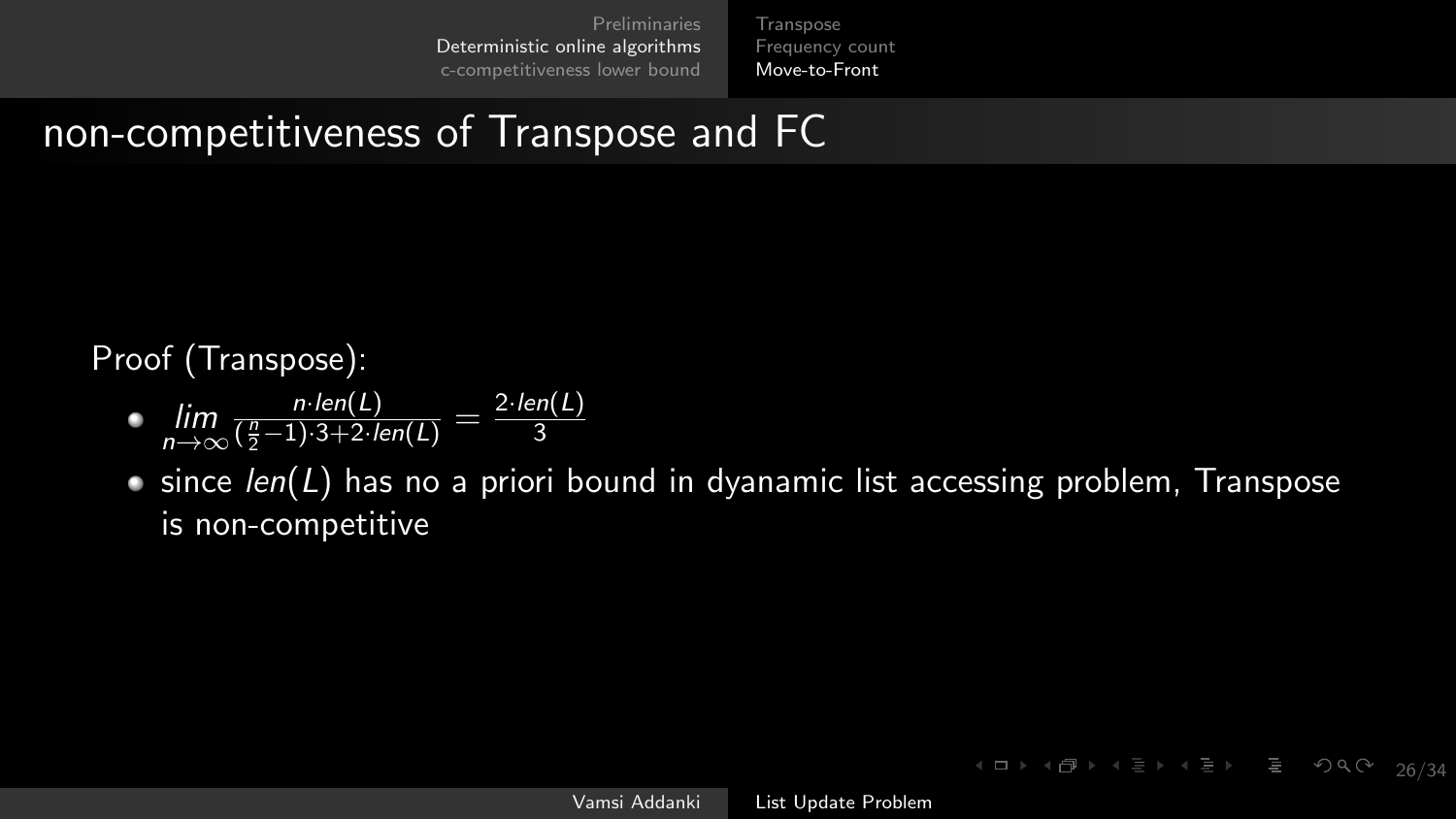[Transpose](#page-13-0) [Frequency count](#page-14-0) [Move-to-Front](#page-15-0)

#### non-competitiveness of Transpose and FC

Proof (FC):

- let  $x_1, x_2, ..., x_l$  be the items in the list
- let k be any integer such that  $k > l$
- $\sigma$  is such that, first  $x_1$  is requested k times, then  $x_2$  is requested  $k 1$  times and so on
	- $x_i$  is requested  $k+1-i$  times
	- notice,  $x_i$  are requested in the decreased order of relative frequencies
- upon requesting  $x_i$ , FC moves it to  $i^{th}$  position and never changes it's position

4 ロ → 4 @ ▶ 4 로 ▶ 4 로 ▶ \_ 로 → 9 Q Q → 97/34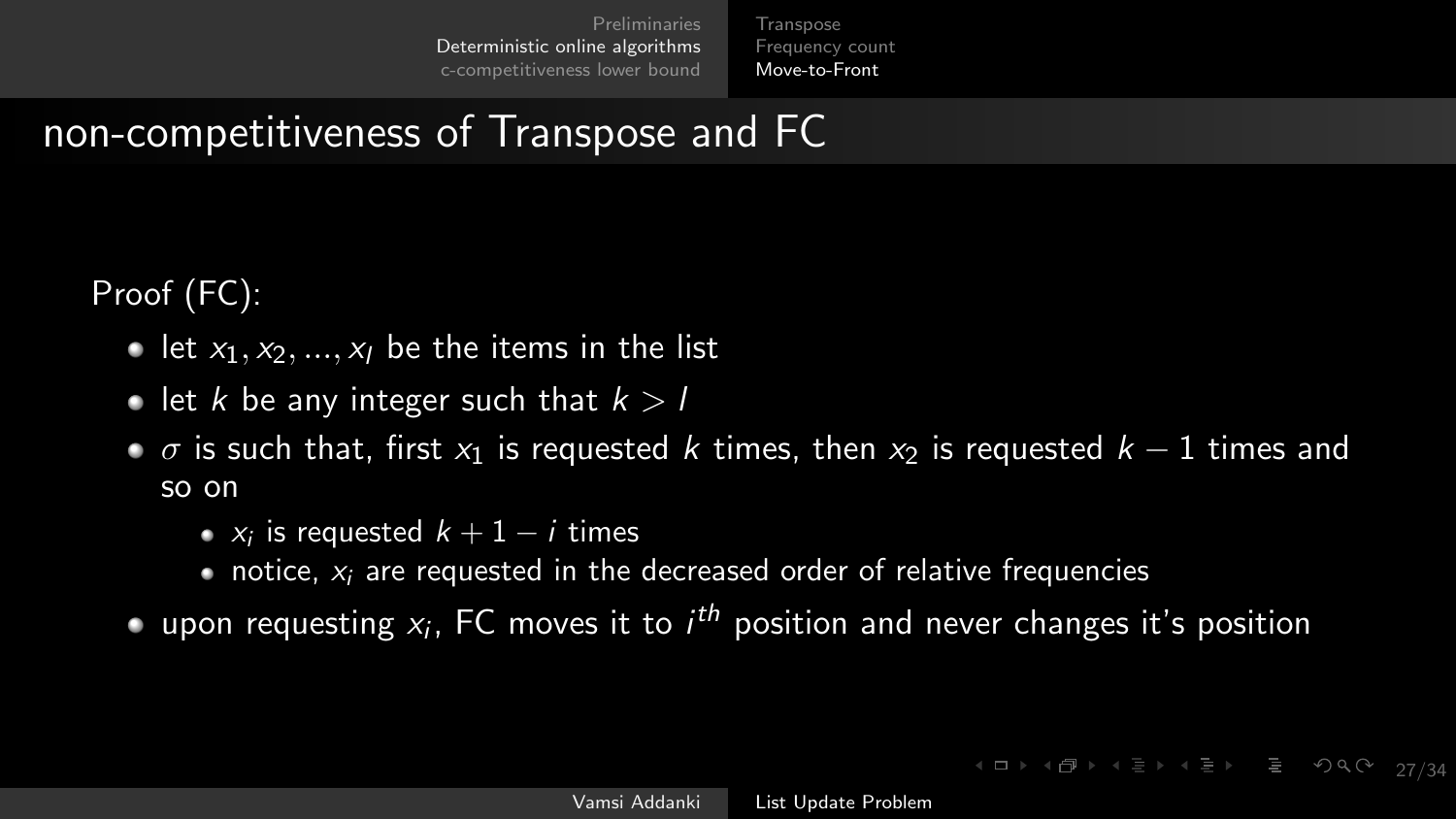**[Transpose](#page-13-0)** [Frequency count](#page-14-0) [Move-to-Front](#page-15-0)

## non-competitiveness of Transpose and FC

Proof (FC):

- $FC(\sigma) = \sum_{i=1}^{l} i \cdot (k+1-i) = \frac{k \cdot l \cdot (l+1)}{2} + \frac{l \cdot (1-l^2)}{3}$ 3
- now, to prove a lower bound, we need some upper bound on  $OPT(\sigma)$
- Assume the list is initially in the worst-case for  $MTF$ 
	- $x_i$  is located at last position when it is first requested (cost of 1), moved to front and stays there for  $k - i$  subsequent requests

$$
MTF(\sigma) \le \sum_{i=1}^{l} [l + (k - i)] = l \cdot (l + k) - \frac{l \cdot (l + 1)}{2}
$$

$$
\implies \frac{FC(\sigma)}{OPT(\sigma)} \ge \frac{\frac{k \cdot l \cdot (l + 1)}{2} + \frac{l \cdot (1 - l^2)}{3}}{l \cdot (l + k) - \frac{l \cdot (l + 1)}{2}}
$$

Vamsi Addanki [List Update Problem](#page-0-0)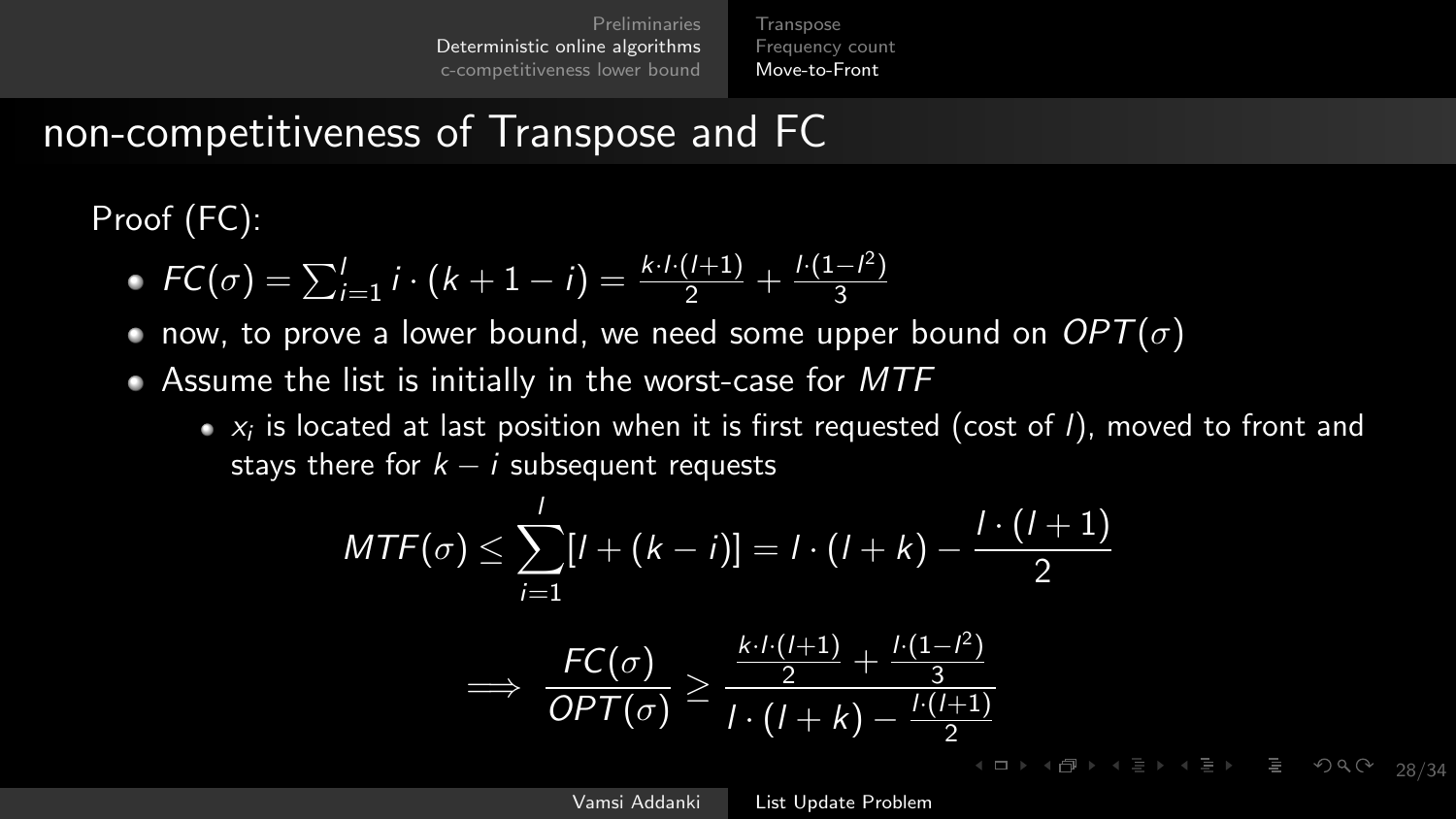[Transpose](#page-13-0) [Frequency count](#page-14-0) [Move-to-Front](#page-15-0)

#### non-competitiveness of Transpose and FC

Proof (FC):

$$
\Rightarrow \frac{FC(\sigma)}{OPT(\sigma)} \ge \frac{\frac{k \cdot l \cdot (l+1)}{2} + \frac{l \cdot (1-l^2)}{3}}{l \cdot (l+k) - \frac{l \cdot (l+1)}{2}}
$$

$$
\Rightarrow \lim_{k \to \infty} \frac{l+1}{2}
$$

Since  $l = len(L)$ , which has no a priori bound, FC is non-competitive

29/34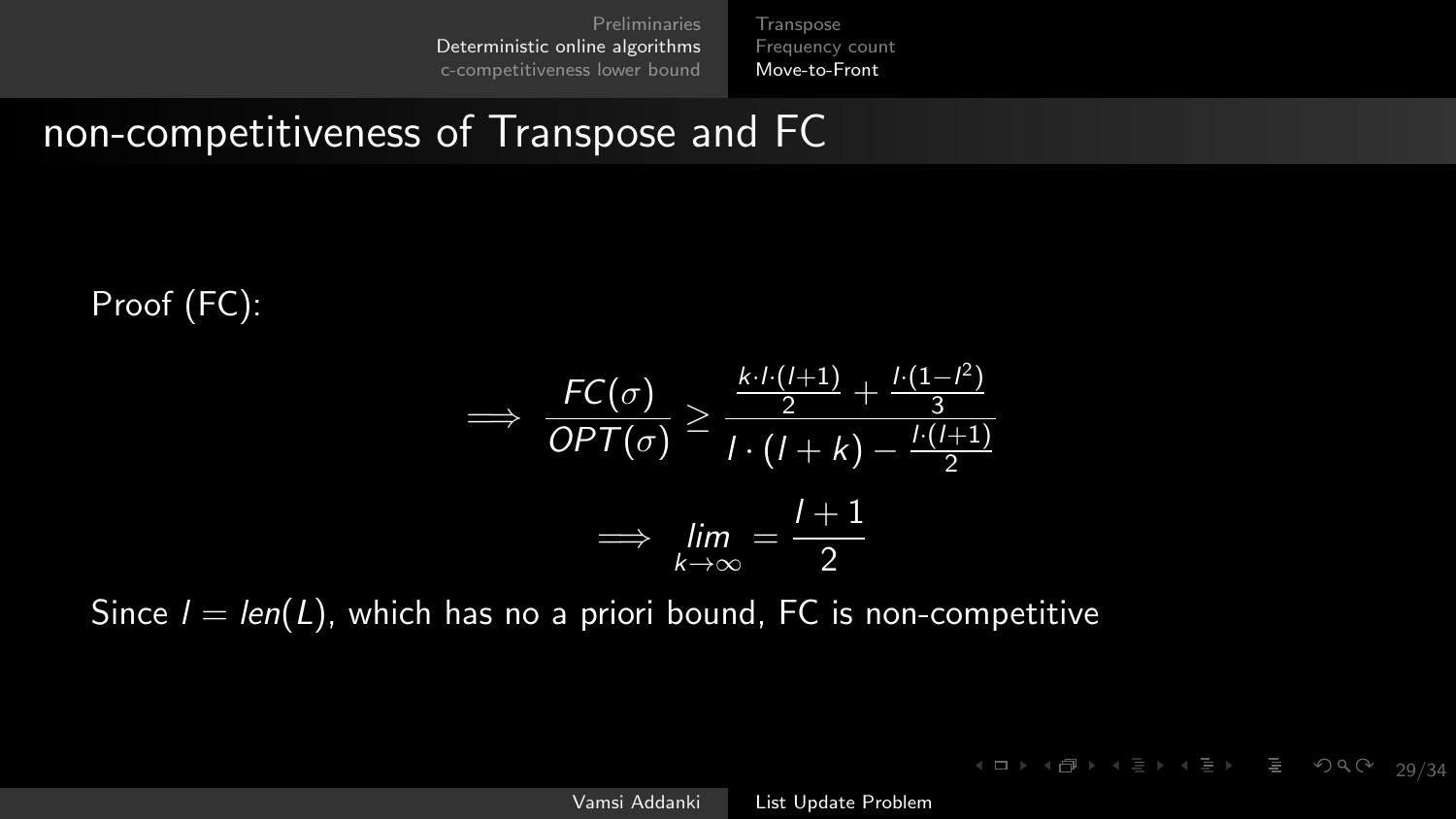## <span id="page-29-0"></span>Lower bound for any deterministic online algorithm

#### Theorem

Let A be a deterministic online algorithm for the list update problem. If A is c-competitive, then  $c > 2$ 

Vamsi Addanki [List Update Problem](#page-0-0)

30/34

**◆ロト→伊ト→ミト→ミト ミーク900**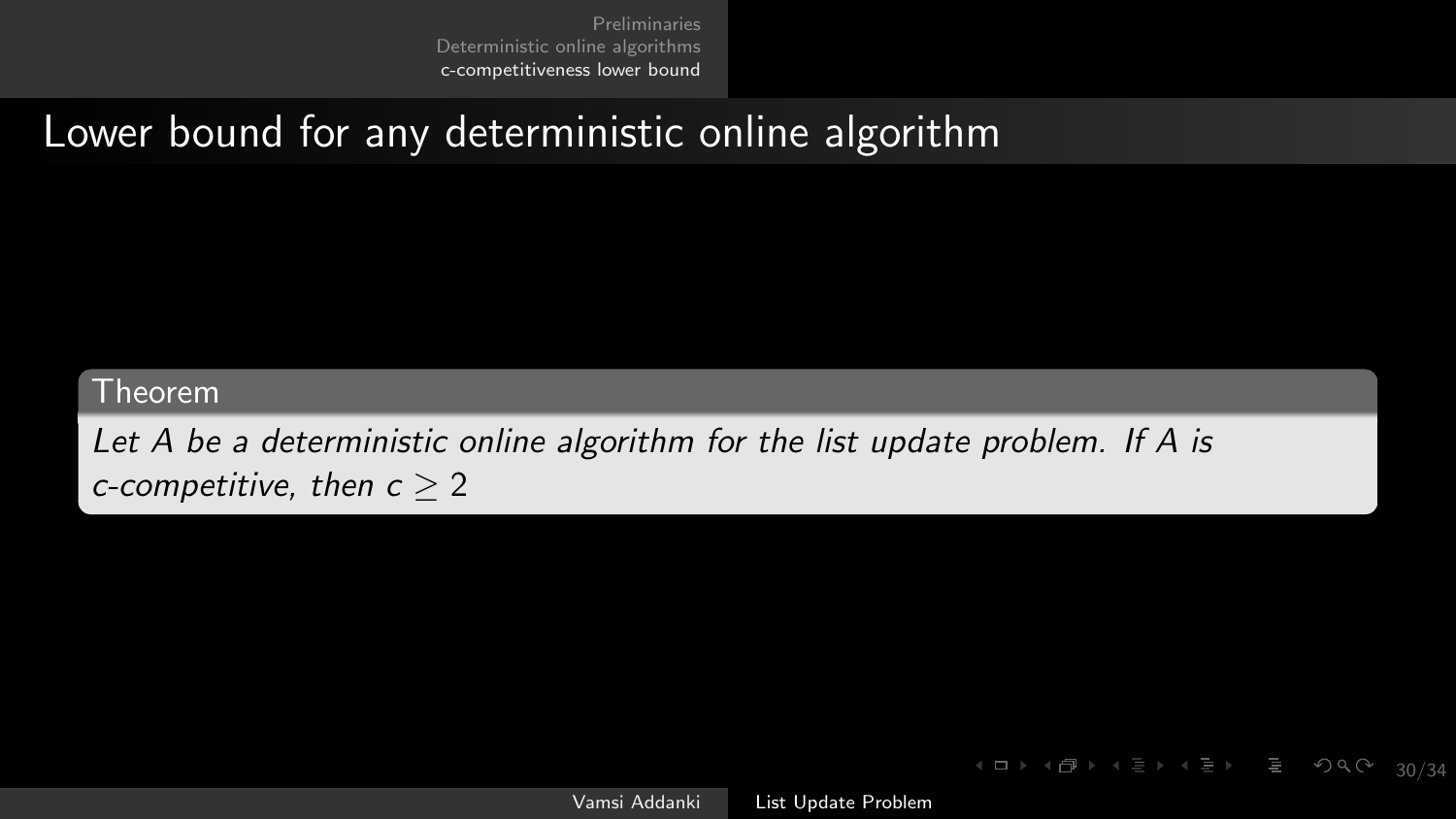# Lower bound for any deterministic online algorithm

Proof:

- let  $x_1, x_2, ..., x_l$  be the items in the list
- construct a request sequence of size  $m$  such that each request is made to the item that is at the last position in  $L_A$
- $A(\sigma) = m \cdot n$
- OPT will first sort items in the nonincreasing order of request frequencies and then serves  $\sigma$  without any exchanges
	- in rearranging OPT incurs a cost of at most  $n \cdot \frac{n-1}{2}$
	- in serving  $\sigma$ , OPT incurs a cost of at most  $m \cdot \frac{n+1}{2}$
- $OPT(\sigma) \leq \frac{m \cdot (n+1)}{2} + \frac{n \cdot (n-1)}{2}$ 2

31/34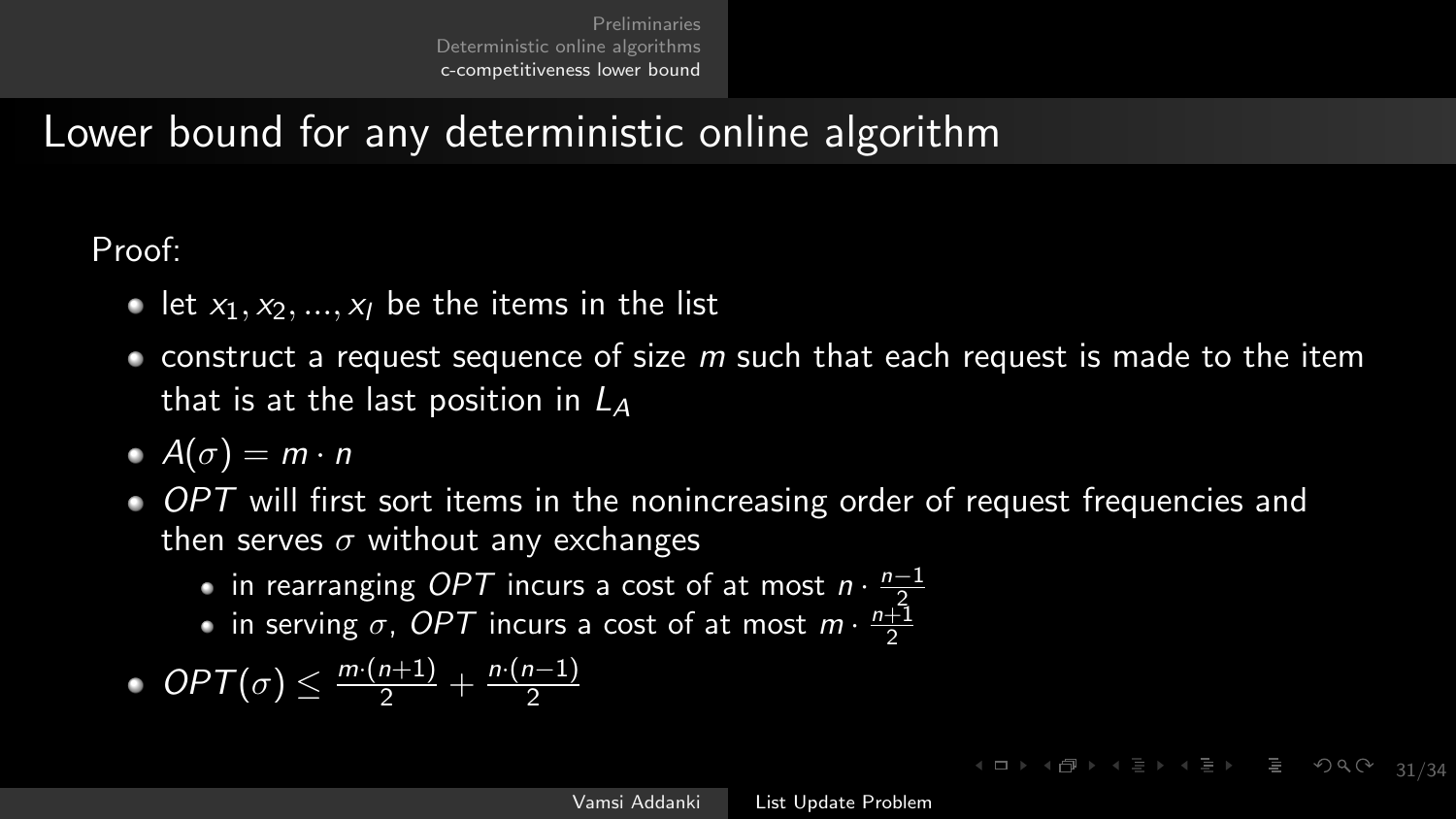#### Lower bound for any deterministic online algorithm

Proof<sup>2</sup>:

- $OPT(\sigma) \leq \frac{m \cdot (n+1)}{2} + \frac{n \cdot (n-1)}{2}$ 2
- $OPT(\sigma) \leq \frac{m \cdot (n+1)}{2}$  $\frac{n+1}{2}$  (for  $m >> n$ )

$$
A(\sigma) \geq \frac{2 \cdot n}{n+1} \cdot OPT(\sigma)
$$

We conclude the proof, since the RHS in the above inequality approaches 2 as  $n$ increases and the bound holds for any n.

$$
{}^2A(\sigma)=m\cdot n
$$

32/34

 $\mathcal{A} \Box \vdash \mathcal{A} \boxplus \mathcal{B} \rightarrow \mathcal{A} \boxplus \mathcal{B} \rightarrow \mathcal{A} \boxplus \mathcal{B} \rightarrow \mathcal{B} \rightarrow \mathcal{B} \rightarrow \mathcal{B} \rightarrow \mathcal{B} \rightarrow \mathcal{B} \rightarrow \mathcal{B} \rightarrow \mathcal{B} \rightarrow \mathcal{B} \rightarrow \mathcal{B} \rightarrow \mathcal{B} \rightarrow \mathcal{B} \rightarrow \mathcal{B} \rightarrow \mathcal{B} \rightarrow \mathcal{B} \rightarrow \mathcal{B} \rightarrow \mathcal{B} \rightarrow \mathcal{B} \rightarrow \mathcal{B} \rightarrow \mathcal{B} \rightarrow \mathcal{B}$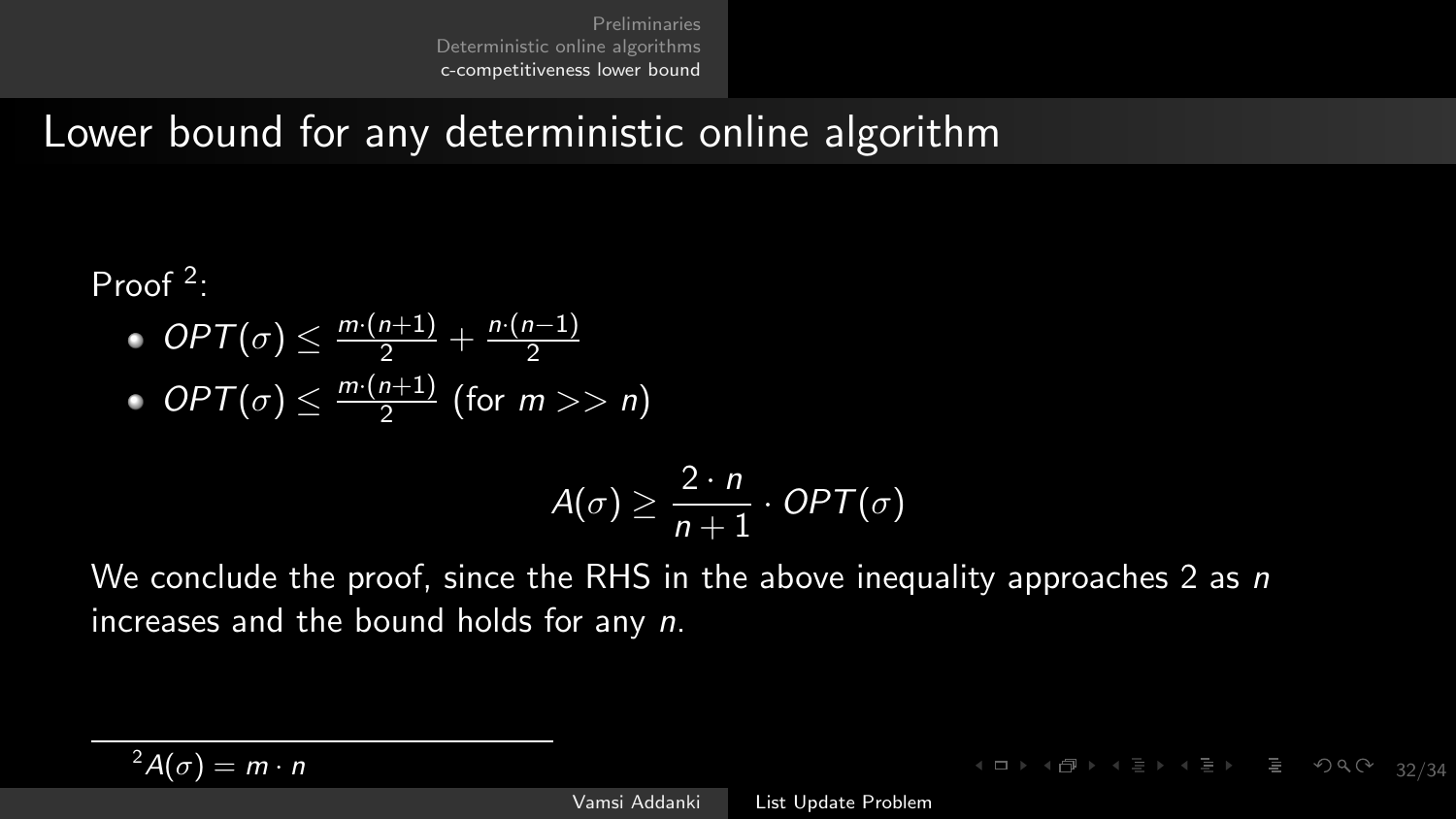#### References

- 螶 Daniel D. Sleator and Robert E. Tarjan. 1985. Amortized efficiency of list update and paging rules. Commun. ACM 28, 2 (Feb. 1985), 202–208. DOI:<https://doi.org/10.1145/2786.2793>
- 螶 Albers S. Competitive online algorithms. BRICS; 1996 Sep. Available online: <https://imada.sdu.dk/~joan/dm19/albers.pdf>

33/34

 $4\Box P + 4\overline{P} P + 4\overline{P} P + 4\overline{P} P$